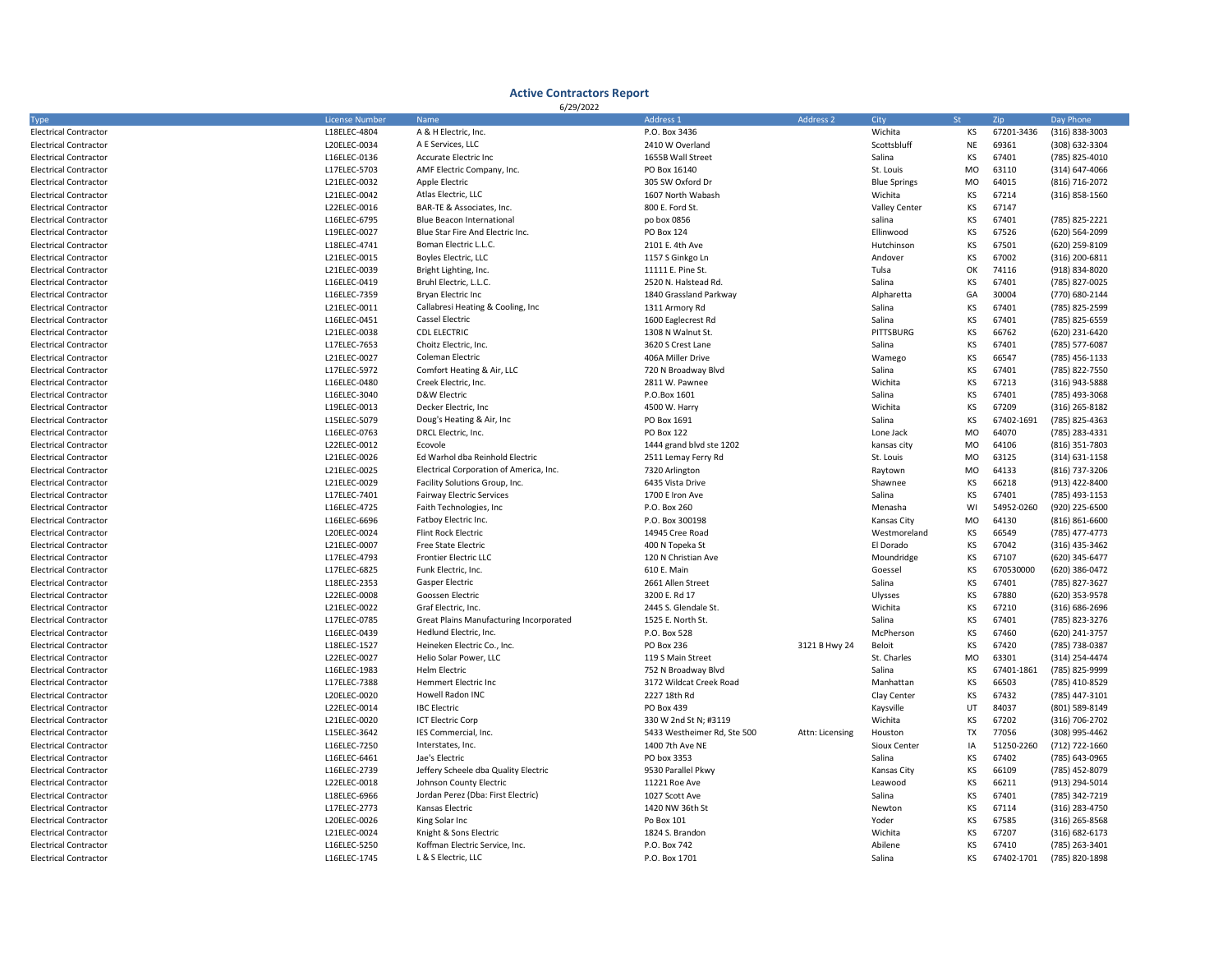| <b>Electrical Contractor</b>        | L21ELEC-0009 | Lesser Electric, Inc                          | 315 NW Laurent Street     |                            | Topeka             | KS             | 66608      | (785) 232-5161 |
|-------------------------------------|--------------|-----------------------------------------------|---------------------------|----------------------------|--------------------|----------------|------------|----------------|
| <b>Electrical Contractor</b>        | L16ELEC-0415 | Lighting Supply Co.                           | 1011 Scott                |                            | Salina             | KS             | 67401      | (785) 493-2154 |
| <b>Electrical Contractor</b>        | L16ELEC-2010 | Lin R. Rogers Electrical Contractors Inc      | 2050 Marconi Dr. Ste #200 |                            | Alpharetta         | GA             | 30005      | (770) 772-3400 |
| <b>Electrical Contractor</b>        | L17ELEC-3157 | <b>Linder Electric</b>                        | 1979 Lark Rd              |                            | Enterprise         | KS             | 67441      | (785) 263-8119 |
| <b>Electrical Contractor</b>        | L16ELEC-0234 | Lytle Electric, Inc.                          | 601 E. North St.          |                            | Salina             | KS             | 67401      | (785) 827-7804 |
| <b>Electrical Contractor</b>        | L20ELEC-0015 | M & J Electric of Wichita                     | 1444 S. St Clair          | Bldg D                     | Wichita            | KS             | 67213      | (316) 831-9879 |
| Electrical Contractor               | L21ELEC-0021 | Marc Jones Construction LLC, DBA Sunpro Solar | 22171 MCH Rd              |                            | Mandeville         | LA             | 70471      | (985) 869-7587 |
| <b>Electrical Contractor</b>        | L16ELEC-5616 | Mid-States Energy Works, Inc.                 | PO Box 1098               | 618 N. Santa Fe            | Salina             | KS             | 67402-1098 | (785) 827-3631 |
| <b>Electrical Contractor</b>        | L20ELEC-0023 | Miller Electric, Inc.                         | 629 N Georgia             |                            | Derby              | KS             | 67037      | (316) 788-0471 |
|                                     | L22ELEC-0007 |                                               |                           | P.O. Box 2090              |                    | AR             | 72033      |                |
| <b>Electrical Contractor</b>        |              | <b>Nabholz Construction Services</b>          | 612 Garland St.           |                            | Conway             |                |            | (501) 505-5800 |
| <b>Electrical Contractor</b>        | L22ELEC-0013 | Nate's Electric, LLC                          | 603 State Hwy W           |                            | Pontiac            | M <sub>O</sub> | 65729      |                |
| Electrical Contractor               | L16ELEC-1090 | Pestinger Heating & Air Conditioning          | 125 E Avenue A            |                            | Salina             | KS             | 67401      | (785) 827-6361 |
| <b>Electrical Contractor</b>        | L17ELEC-0406 | <b>Peterson Electric</b>                      | P.O.Box 2882              |                            | Salina             | KS             | 67402-2882 | (785) 822-8412 |
| <b>Electrical Contractor</b>        | L16ELEC-6668 | Phillips Southern Electric Co., Inc.          | 650 E. Gilbert Street     |                            | Wichita            | KS             | 67211      | (316) 265-4186 |
| <b>Electrical Contractor</b>        | L17ELEC-2174 | Precision Electrical Contractors Inc          | PO Box 1153               |                            | Salina             | KS             | 67402-1153 | (785) 309-0094 |
| <b>Electrical Contractor</b>        | L22ELEC-0026 | <b>Reliable Relamping</b>                     | 6459 Nash Hwy             |                            | Saranac            | MI             | 48881      | (616) 642-9853 |
| Electrical Contractor               | L20ELEC-0028 | Ross Electric LLC                             | 2072 Lewis Ave.           |                            | Salina             | KS             | 67401      | (785) 452-1828 |
| <b>Electrical Contractor</b>        | L16ELEC-4579 | Ryan White Electrical Service                 | 8385 E North St           |                            | Solomon            | KS             | 67480      | (785) 819-1588 |
| <b>Electrical Contractor</b>        | L17ELEC-6117 | Salina Area Technical College                 | 2562 Centennial Road      |                            | Salina             | KS             | 67401      | (785) 309-3100 |
| <b>Electrical Contractor</b>        | L21ELEC-0010 | Service Plus Electrical Solutions LLC         | 6420 N Monroe St          |                            | Hutchinson         | KS             | 67502      | (620) 931-0614 |
| <b>Electrical Contractor</b>        | L21ELEC-0023 | SET Electric, Inc. dba Taft Electric          | 7008 CR 527               |                            | Burleson           | <b>TX</b>      | 76028      | (817) 896-8238 |
| Electrical Contractor               | L19ELEC-0010 | Shelley Electric Inc                          | PO Box 12124              |                            | Wichita            | KS             | 67277      | (316) 945-8311 |
| <b>Electrical Contractor</b>        | L16ELEC-6486 | Shermco Industries, Inc.                      | 2425 E Pioneer Dr         |                            | Irving             | TX             | 75061      | (972) 793-5523 |
| Electrical Contractor               | L20ELEC-0029 | Solis Electric. LLC                           | 2502 N Amidon Ave         |                            | Wichita            | KS             | 67204      | (316) 641-6596 |
| <b>Electrical Contractor</b>        | L16ELEC-1989 | Southwestern Electrical Company, Inc.         | 1638 E 1st St N           |                            | Wichita            | KS             | 67214      | (316) 263-1264 |
| <b>Electrical Contractor</b>        | L16ELEC-0144 | Steve Barnett Electric LLC                    | 2131 Shalimar Dr          |                            | Salina             | KS             | 67401      | (785) 825-4259 |
| <b>Electrical Contractor</b>        | L20ELEC-0035 | Sylvester & Cockrum, Inc.                     | 6000 Gun Club Road        |                            | Winston-Salem      | ΝC             | 27103      | (336) 766-3430 |
| <b>Electrical Contractor</b>        | L21ELEC-0028 | T & B Electric LLC                            | 722 E 4th Ave             |                            | Hutchinson         | KS             | 67501      | (620) 899-0781 |
| <b>Electrical Contractor</b>        | L20ELEC-0022 |                                               | 502 S Pine St             |                            |                    | <b>MO</b>      | 65610      |                |
|                                     |              | That Solar Company, LLC                       |                           |                            | <b>Billings</b>    |                |            | (417) 844-3722 |
| <b>Electrical Contractor</b>        | L17ELEC-7034 | <b>Tinsley William</b>                        | 2026 Queens Rd            |                            | Salina             | KS             | 67401      | (785) 577-4314 |
| <b>Electrical Contractor</b>        | L16ELEC-0526 | <b>Total Electric</b>                         | 4184 E Mariposa Rd        |                            | New Cambria        | KS             | 67470      | (785) 823-2298 |
| <b>Electrical Contractor</b>        | L16ELEC-5625 | Tracy Electric Inc.                           | 8025 S. Broadway          |                            | Haysville          | KS             | 67060      | (316) 522-8408 |
| <b>Electrical Contractor</b>        | L20ELEC-0021 | Triad Electric & Controls, Inc.               | 8183 West El Cajon Drive  |                            | <b>Baton Rouge</b> | LA             | 70815      | (225) 927-8921 |
| <b>Electrical Contractor</b>        | L16ELEC-2991 | <b>United Electric</b>                        | P.O. Box 401              | 430 Greystone              | Salina             | KS             | 67402-0401 | (785) 822-7282 |
| <b>Electrical Contractor</b>        | L17ELEC-6853 | Velex Inc.                                    | 2595 Dallas Pkwy Ste 300  |                            | Frisco             | <b>TX</b>      | 75034      | (972) 581-9888 |
| <b>Electrical Contractor</b>        | L20ELEC-0014 | Village Air & Electric Inc.                   | 14200 Hwy 475             |                            | Summerfield        | FL.            | 34491      | (954) 444-2957 |
| <b>Electrical Contractor</b>        | L19ELEC-0008 | Wachter, Inc.                                 | 16001 W 99th St           |                            | Lenexa             | KS             | 66219      | (913) 227-3981 |
| <b>Electrical Contractor</b>        | L16ELEC-0423 | Watson Electric Inc.                          | 318 North 8th Street      |                            | Salina             | KS             | 67401      | (785) 827-2924 |
| <b>Electrical Contractor</b>        | L17ELEC-7081 | Wichita Electric Company, Inc.                | 2020 E. Douglas           |                            | Wichita            | KS             | 67214-4308 | (316) 269-1962 |
| <b>Electrical Contractor</b>        | L20ELEC-0025 | Wiggins Incorporated                          | 1404 Furnace Street       |                            | Montgomery         | AL             | 36104      | (334) 235-8889 |
| Electrical Contractor               | L16ELEC-0522 | Will Electric, Inc.                           | 212 W Pacific Ave         |                            | Salina             | KS             | 67401      | (785) 823-8286 |
| Electrical Contractor               | L16ELEC-0478 | <b>Wilson Electric</b>                        | 936 S Santa Fe            |                            | Salina             | KS             | 67401      | (785) 823-3751 |
| <b>Electrical Contractor</b>        | L17ELEC-4770 | Young Electric, Inc.                          | 3046 E. 31st South        |                            | Wichita            | KS             | 67216      | (316) 681-8118 |
| <b>General Contractor (Class A)</b> | L21GENC-0011 | Accel Construction, LLC                       | 4015 N Woodlawn Ct        | Suite 1                    | Wichita            | KS             | 67220      | (316) 866-2885 |
| General Contractor (Class A)        | L20GENC-0054 | <b>Accessibility Remodeling</b>               | 3112 Merriam              |                            | Kansas City        | KS             | 66106      | (913) 831-4444 |
| General Contractor (Class A)        | L16GENC-7202 | Allied Retail Concepts, LLC                   | 6205 Goddard Street       |                            | Shawnee            | KS             | 66203      | (913) 492-8008 |
| General Contractor (Class A)        | L20GENC-0075 | Allied Tank & Construction, LLC               | PO Box 1710               | 1001 E Deep Rock I Cushing |                    | OK             | 74023      | (918) 991-2643 |
| General Contractor (Class A)        | L20GENC-0077 | Anchor Construction, LLC                      | 7121 Grape Road           |                            | Granger            | $\mathsf{IN}$  | 46530      | (574) 271-2921 |
| <b>General Contractor (Class A)</b> | L17GENC-4248 | Apex Construction & Carpentry                 | 304 S. 3rd                |                            | Salina             | KS             | 67401      | (785) 822-7426 |
| General Contractor (Class A)        | L21GENC-0008 | Atkinson & Associates Builders                | <b>PO Box 820</b>         |                            | Edna               | TX             | 77957      | (361) 782-6027 |
|                                     |              |                                               |                           |                            |                    |                |            |                |
| General Contractor (Class A)        | L20GENC-0059 | <b>Blue Beacon International</b>              | po box 0856               |                            | salina             | KS             | 67401      | (785) 825-2221 |
| General Contractor (Class A)        | L17GENC-5430 | <b>Boulder Polishing</b>                      | P.O. Box 2904             |                            | Salina             | KS             | 674022904  | (785) 342-6380 |
| General Contractor (Class A)        | L16GENC-5386 | Bryant & Bryant Construction                  | 703 McNair                |                            | Halstead           | KS             | 67056      | (316) 835-3322 |
| General Contractor (Class A)        | L17GENC-4228 | Building Performance Co. LLC                  | 634 Quail Hollow Dr       |                            | Salina             | KS             | 67401-8925 | (785) 787-0180 |
| General Contractor (Class A)        | L19GENC-0021 | Burns & McDonnell Engineering Company, Inc.   | 9400 Ward Parkway         |                            | <b>KANSAS CITY</b> | M <sub>O</sub> | 64114      | (816) 333-9400 |
| <b>General Contractor (Class A)</b> | L22GENC-0044 | Carolina Carports, Inc.                       | 187 Cardinal Ridge Ln     |                            | Dobson             | NC             | 27017      | (800) 670-4262 |
| <b>General Contractor (Class A)</b> | L16GENC-7343 | <b>CAS Constructors</b>                       | 3500 SW Fairlawn Rd       | #200                       | Topeka             | KS             | 66614      | (785) 354-9953 |
| General Contractor (Class A)        | L17GENC-4037 | Cheney Construction, Inc.                     | 1125 Hayes Dr.            |                            | Manhattan          | KS             | 66502      | 785 776 3200   |
| General Contractor (Class A)        | L17GENC-7635 | City of Salina, Public Works                  | PO Box 736                |                            | Salina             | KS             | 67402-0736 | (785) 309-5725 |
| General Contractor (Class A)        | L22GENC-0021 | <b>Clark Construction Service</b>             | 1403 Dull Knife Rd        |                            | Hutchinson         | KS             | 67502      | (620) 200-5426 |
| General Contractor (Class A)        | L16GENC-3937 | Cleary Building Corp.                         | P.O. Box 930220           |                            | Verona             | WI             | 53593-0220 | (800) 373-5550 |
| <b>General Contractor (Class A)</b> | L21GENC-0091 | Coast to Coast Carports                       | PO Box 100                |                            | Knoxville          | AR             | 72845      | (479) 223-5415 |
|                                     |              |                                               |                           |                            |                    |                |            |                |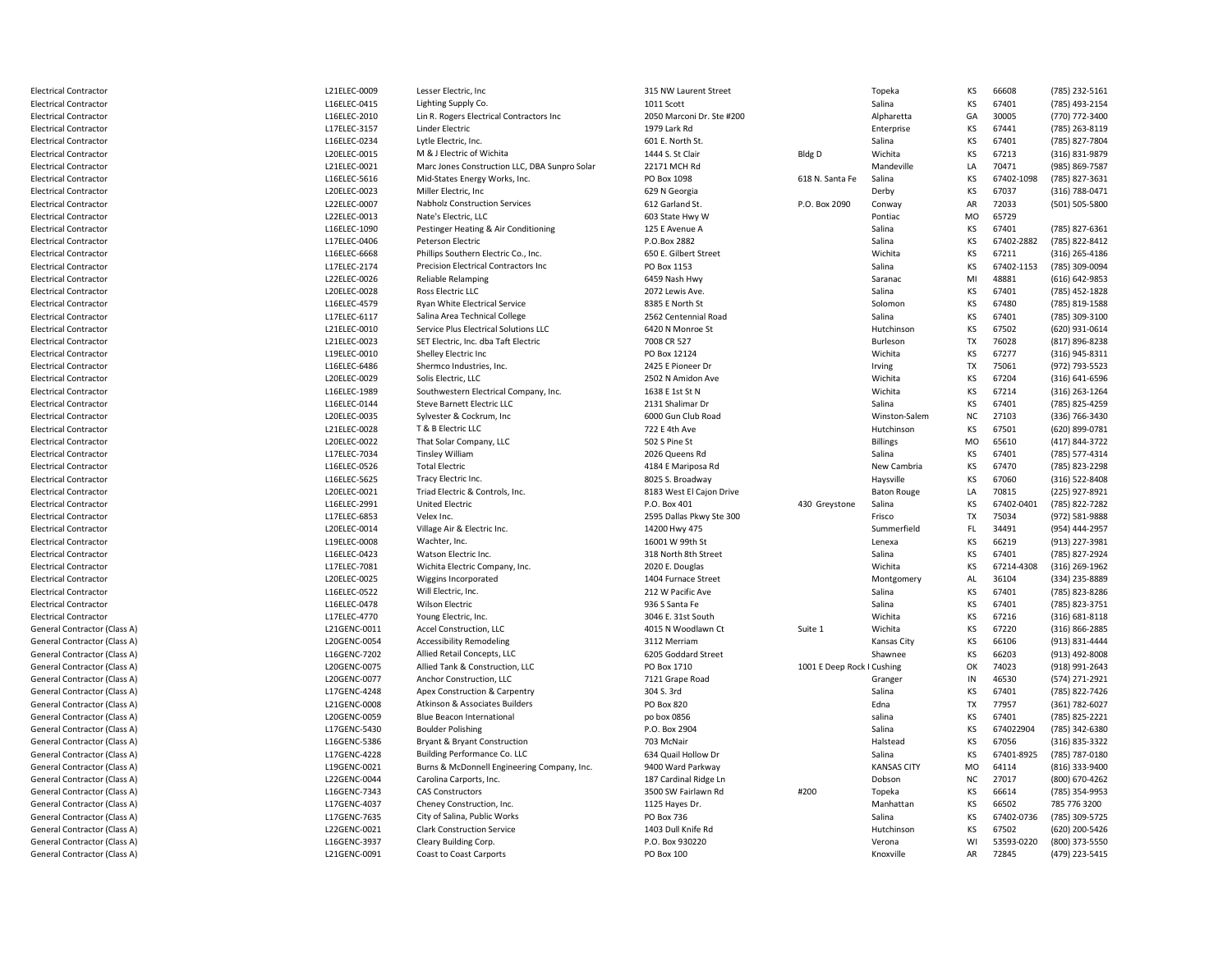General Contractor (Class A)General Contractor (Class A)General Contractor (Class A)General Contractor (Class A)General Contractor (Class A)General Contractor (Class A)General Contractor (Class A)General Contractor (Class A)General Contractor (Class A)General Contractor (Class A)General Contractor (Class A)General Contractor (Class A)General Contractor (Class A)General Contractor (Class A)General Contractor (Class A)General Contractor (Class A)General Contractor (Class A)General Contractor (Class A)General Contractor (Class A)General Contractor (Class A)General Contractor (Class A)General Contractor (Class A)General Contractor (Class A)General Contractor (Class A)General Contractor (Class A)General Contractor (Class A)General Contractor (Class A)General Contractor (Class A)General Contractor (Class A)General Contractor (Class A)General Contractor (Class A)General Contractor (Class A)General Contractor (Class A)General Contractor (Class A)General Contractor (Class A)General Contractor (Class A)General Contractor (Class A)General Contractor (Class A)General Contractor (Class A)General Contractor (Class A)General Contractor (Class A)General Contractor (Class A)

General Contractor (Class A)

General Contractor (Class A)

General Contractor (Class A)

General Contractor (Class A)

General Contractor (Class A)

General Contractor (Class A)

General Contractor (Class A)

General Contractor (Class A)

General Contractor (Class A)

General Contractor (Class A)

General Contractor (Class A)

General Contractor (Class A)

General Contractor (Class A)

General Contractor (Class A)

General Contractor (Class A)

General Contractor (Class A)

General Contractor (Class A)

General Contractor (Class A)

General Contractor (Class A)

 L17GENC3739 Colter Dent Construction Inc. 11172 W. State St. Brookville KS <sup>67425</sup> (785) 8266432 L19GENC-0039 Compton Construction Services P.O. Box 3097 Wichita KS 672023097 (316) 2628882 L17GENC-7616 6 Conco, Inc. 2051 N Ohio Wichita KS <sup>67219</sup> (316) 9437111 L17GENC4021 Confederated Builders, Inc. 503 N. Buckner Derby KS <sup>67037</sup> (316) 7883701 L15GENC5077Cool Construction<br>
Crane Construction Company<br>
Crane Construction Company<br>
Conservant Company<br>
Conservant Politics 208 Salina KS <sup>67401</sup> (785) 8207547 L21GENC-0100 Crane Construction Company **Canadia Crane Construction Company** PO Box 298 Savannahas Savannahas SAIINA<br>Diehl Enterorises Inc MO<br>KS 64485 (816) 324-5951<br>67401 (785) 823-0027 L16GENC6770 Diehl Enterprises Inc 521 Bishop Street SALINA KS <sup>67401</sup> (785) 8230027 L16GENC3785DMA Construction LLC 2029 Queens Rd<br>PO Box 398 Salina KS <sup>67401</sup> (785) 8236002 L18GENC-7800 Dondlinger & Sons Construction Co., Inc. **PO Box 398** PO Box 398 Wichita KS 67201 (316) 945-0555<br>
Dry Basement Foundation Repair **Formation Construction Construction** Canal Extension Construction Co., Inc. Assoc L17GENC-7420 Dry Basement Foundation Repair **1988** S121 E. Front St. **Communist Communist Communist Communist Communist Communist Communist Communist Communist Communist Communist Communist Communist Communist Communist Communist Commu** 641200000 (816) 741-8500<br>80923 (719) 632-8822 L21GENC-0060 EasTex Tower, LLC<br>Elder-Jones, Inc. 7345 Templeton Gap RdColorado Springs<br>Bloomington 80923 (719) 632-8822<br>55420 (952) 345-6059 L21GENC-0032 2 Elder-Jones, Inc. 2012 COME 2012 COME 2014 1120 E 80th St, #211 Bloomington Bloomington Bloomington MN<br>Eden Prairie MN 55420 (952) 345-6059<br>55347 (952) 882-7269 L20GENC-0102 Fabcon Precast, LLC8911 Columbine Road, Ste. 150 **Eden Prairie** MN<br>PO Box 861 **Eden Prairie SC** 55347 (952) 882-7269<br>29376 (864) 469-7555 L20GENC-0106 Facility Solutions, LLCC C Roebuck SC Roebuck SC Roebuck SC Roebuck SC Roebuck SC Roebuck SC Roebuck SC Roebuck SC Roebuck SC Roebuck SC Roebuck SC Roebuck SC Roebuck SC Roebuck SC Roebuck SC Roebuck SC Roebuck SC Roebuck SC Roebuck SC Roebuck S SC 29376 (864) 469-7555<br>KS 67546 (620) 585-2270 L21GENC-0080 Fuqua Construction, Inc. PO Box 335 118 S Main Inman KS <sup>67546</sup> (620) 5852270 L19GENC-0015 Galyon Brothers Inc. Little River KS <sup>67457</sup> (620) 8976290 L22GENC-0017 Gilmore & Associates Homes, LLC<br>Gleason & Son Signs 3482 Kitten Creek Rd<br>2440 N 9th Street d Manhattan KS 66503 (816) 421-9042 L22GENC-0038 8 Gleason & Son Signs 23-8615 (785) 823-8615 (785) 823-8615 (846) 834-961 (785) 823-8615 (856) 823-8615 (856) 823-8615 L22GENC-0039 GloveCon, Inc. 2950 County Road 228 Fultonn Fulton MO MO 65251 (1573) 642-6363<br>KS 67402-0677 (785) 822-0900 L16GENC-3783 Greenfield Contractors, Inc. No. 2008 Contractors, Inc. No. 2014 Contractors, Inc. Salina KS 67402-0677 (785) 822-0900 L16GENC-6608 Gregory L. Bixby Construction, Inc **2198 Barn Rd**<br>
Harbin Construction, LLC 2200 Centennial Road Solomon KS <sup>67480</sup> (785) 4521135 L16GENC3735Harbin Construction, LLC.<br>
Hardesty & Associates<br>
2211 W 17th Se Salina KS <sup>67401</sup> (785) 8251651 L21GENC-0059 Hardesty & Associates 711 W 17th Se Suite D2 Costa Mesa CACA 92627 (949) 723-2230<br>KS 66618 (785) 232-1840 L16GENC-3737 Hayden Tower Service, Inc. 2836 NW Hwy 24 Topeka KS <sup>66618</sup> (785) 2321840 L17GENC6691 Hellas Construction, Inc. 12710 Research Blvd Ste 240 AustinTX 78759 (512) 250-2910<br>KS 66503 (785) 341-1356 L22GENC-0018 8 Hi-Tech Interiors Inc. (a) the Supervisor of Supervisors of Styway Drive Manhattan Manhattan KS 66503 (785) 341-1356<br>KS 67401 (316) 942-8855 L17GENC-5621 1 Hutton Construction Corporation 145 1/2 S. Santa Fe Salina KS 67401 (316) 942-8855 L21GENC-0046 IBC Carpentry, LLC<br>Icon Structures, Inc 2320 NE Independence Ave Lees Summit MO<br>212 S 4th St Ste 110 64064 (816) 220-0812<br>66502-6611 (785) 587-8523 L17GENC4823Part 212 S 4th St, Ste 110 Manhattan<br>
1001 Locust Street Mansas City KS 66502-6611 (785) 587-8523<br>MO 64106-1904 (816) 474-8600 L16GENC4172J.E. Dunn Construction Company 1001 Locust Street 1. 1999 1001 Locust Street 1. 1999 1001 Locust Street 1. 199<br>Jaco General Contractor, Inc. 1999 1. 1999 1. 1999 1. 1999 1. 1999 1. 1999 1. 1999 1. 1999 1. 1999 1. 1999 1. 64106-1904 (816) 474-8600<br>67202 (316) 252-8200 L21GENC-0030 Jaco General Contractor, Inc. 500 S. Topeka, 2nd Fl Wichita KS <sup>67202</sup> (316) 2528200 L17GENC-5724 4 Jason Sherwood 211 S Cherry St Lindsborg Lindsborg KS 67456-0000 (785) 906-0506 L16GENC-4298 8 JC Builders, Inc 1785) 577-1189 (785) 577-1189 (785) 577-1189 (1308 Shoreline Salina Salina KS 67401 (785) 577-1189 L16GENC-7135 5 KBS Constructors, Inc. 1701 SW 41st ST. The State of the State of Topeka KS 66609 (785) 224-8697 L22GENC-0009 Key Construction, Inc. 241 W 2nd St N N Wichtia KS 67203 (316) 263-9515 L21GENC-0036 KGPCo Services, LLC3305 Highway 60 West Faribault Faribault MN MN 9050 SE Enterprise Dr Faribault And MN 9050 SE Enterprise Dr Fa <sup>55021</sup> (507) 3342268 L22GENC-0028 Koester Construction Co 3050 SE Enterprise Dr Grimes IA1A 50111 (515) 986-5500<br>KS 67401 (785) 825-2134 L16GENC-3840 L & S Building Contractors, Inc. 2141 Centennial RoadSalina KS 67401 (785) 825-2134 L16GENC-6818 Lamunyon Restoration Dry Out & Foundation Repair 1541 18th Road<br>Larry Snyder & Company 16th Road 1820 N Towne Centre Drive d Clay Center KS 67432 (785) 632-5766 L22GENC-0023 Larry Snyder & Company 1992 (ASSEM) ASSOCIATED MONOULLARY COMPANY ASSOCIATED MONOULLARY COMPANY CONTROLLARY MO<br>1999 Mark Borecky Commercial Construction Inc 1999 (ASSEM) Associated by Monot Sth 65721 (417) 227-1573<br>67501 (620) 259-6655 L20GENC-0072 Mark Borecky Commercial Construction Inc 319 West 5th<br>MasTec Network Solutions 806 S Douglas Rd h Hutchinson KS 67501 (620) 259-6655 L21GENC-0041 MasTec Network Solutions<br>McCownGordon Construction LLC and Booking and Band McCownGordon Construction LLC d Coral Gables FL 33134 (305) 702-9100 L17GENC-6533 McCownGordon Construction LLC<br>
1880 Kimball Ave, Ste 200<br>
1991 Manhattan McGilton Construction Co., Inc. 1991 Manhattan 1992 1994 Manhattan 1996 KS 66502-3377 (785) 789-3100<br>MO 64152 (816) 741-6161 L16GENC4451McGilton Construction Co., Inc. 13015 N. Crooked Rd<br>MCP Build. Inc. 13501 SW Fairlawn Rd.. Ste. 10 d MO MO 64152 (816) 741-6161<br>KS 66614 (785) 273-3880 L18GENC-7817 MCP Build, Inc. 3501 SW Fairlawn Rd., Ste. 10 Topeka KS <sup>66614</sup> (785) 2733880 L19GENC-0001 MCP Development Co., Inc. (785) 273-3880 (3501 SW Fairlawn Rd., Ste. 70 Topeka KS 66614 (785) 273-3880 (785) 273-3880<br>Meridian Roofing Solutions. LLC (785) 215-6181 (785) 215-6181 L20GENC-0103 Meridian Roofing Solutions, LLC 1275 SW Topeka Blvd Topeka KS <sup>66612</sup> (785) 2156181 L16GENC4329Midwest Coating, Inc. 3830 NW 16th<br>Moffett Construction Enterprises, Inc 3535 American Way Topeka KS <sup>66618</sup> (785) 2324276 L20GENC-0081 Moffett Construction Enterprises, Inc **1535 American Way Cedar Hill Construction Enterprises, Inc** 1535 American Way Cedar Hill TX<br>1541 S.M. Plass Ave **Construction Co., Inc** 1535 American Way Plass Ave Topeka 75104 (972) 504-2274<br>66611 (785) 267-1961 L20GENC-0067 Murray & Sons Construction Co., Inc 3641 S.W. Plass Ave Topeka KS <sup>66611</sup> (785) 2671961 L17GENC-5380 0 Nabholz Construction Services **612 Garland St.** P.O. Box 2090 Conway AR AR 72033 (501) 505-5800<br>MO 65729 (816) 443-2100 L22GENC-0002 Nate's Electric LLC 603 State Highway W Pontiac MO <sup>65729</sup> (816) 4432100 L21GENC-0026 Nelson Engineering Construction 2610 Dakota Ave. South Sioux City NE <sup>68776</sup> (402) 4946927 L21GENC-0010 0 Melson-Fowles **601 W. Main St.** Communication Communication Communication Marion KS <sup>66861</sup> (620) 3803035 L20GENC-0063 Olshan Foundation Repair Co. of Kansas City, Ltd. 6003 Arlington Avenue 1997 1998 Raytown<br>Owens Construction. Inc. 6003 Aretcalf Rd 6003 Artical Rd n MO MO 64133 (816) 333-8888<br>KS 67042 (316) 321-2275 L20GENC-0071 Owens Construction, Inc. 635 Metcalf Rd<br>
Perry Reid Construction<br>
9200 Andermatt Dr El Dorado KS <sup>67042</sup> (316) 3212275 L20GENC-0056 Perry Reid Construction 9200 Andermatt Dr LINCOLNLINCOLN **NE** 68526 (402) 488-1666<br>Manhattan KS 66502-6430 (785) 370-6700 L19GENC-0041 Phoenix Renovation and Restoration **8859 Green Valley Dr.** Suite 3 Manhattan 8859 Green Valley Dr. Suite 3 Manhattan McPherson KS 66502-6430 (785) 370-6700<br>KS 67460 (620) 504-5049 L20GENC-0088 Prairie Landworks, Inc.<br>
Prester Building and Design<br>
Prester Building and Design<br>
Salina KS 67460 (620) 504-5049<br>KS 67401 (785) 877-2499 L20GENC-0078 Prester Building and Design and the state of the 1934 Ruskin Rd<br>PWC, Inc. 1934 Ruskin Rd 2022 d Contract Contract Contract Contract Contract Contract Contract Contract Contract Contract Contract Contract Contract Contract Contract Contract Contract Contract Contract Contract Contract Contract Contract Contract Cont L21GENC-0106 6 PWC, Inc. 1102 E. 8th Street Hays Hays KS 67601 (785) 625-8220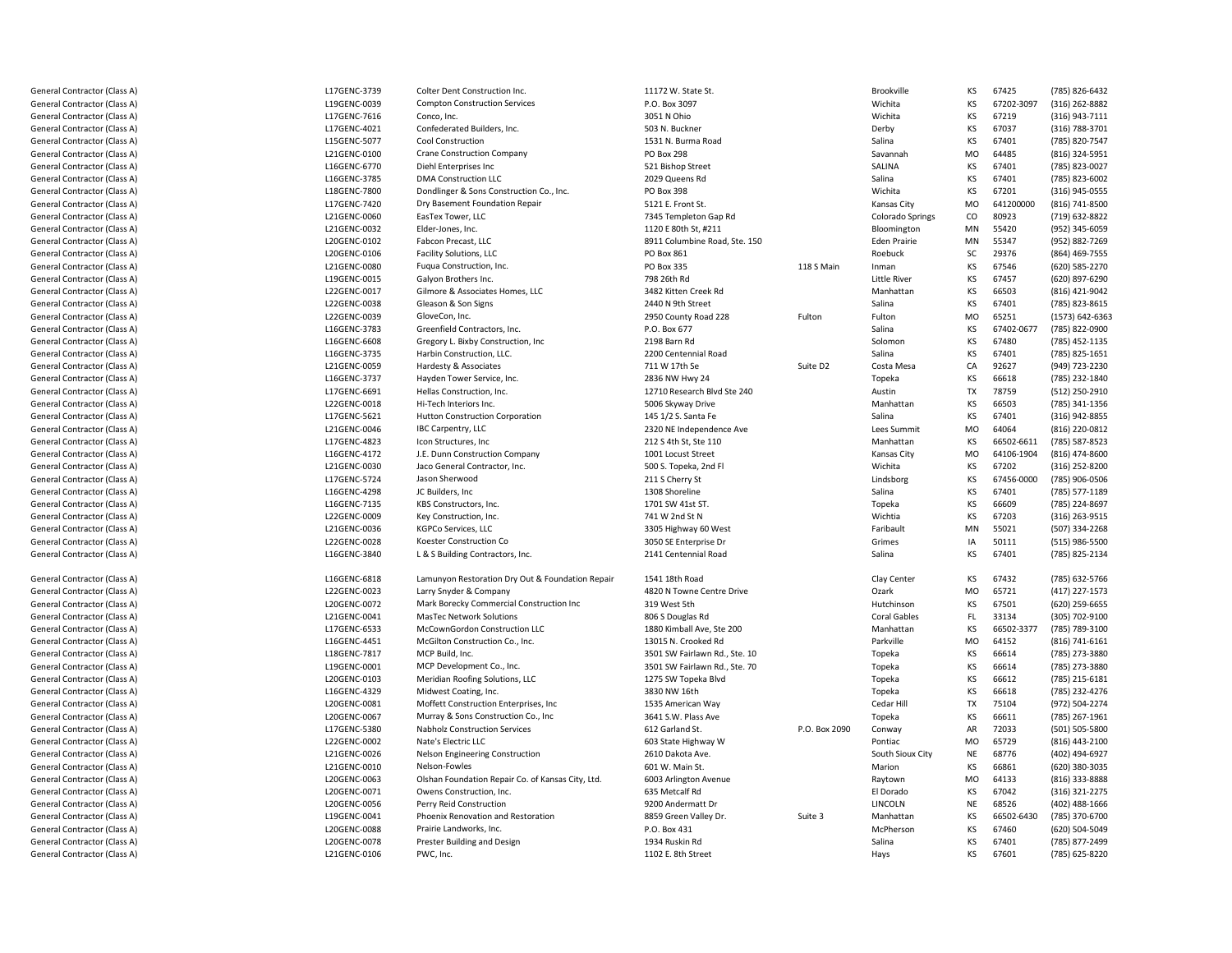| General Contractor (Class A)        | L21GENC-0047 | Rabb's Construction, LLC                                      | 2084 Hwy 425 N                  |                | Monticello           | AR             | 71655      | (870) 367-6905 |
|-------------------------------------|--------------|---------------------------------------------------------------|---------------------------------|----------------|----------------------|----------------|------------|----------------|
| General Contractor (Class A)        | L22GENC-0034 | Raineri Construction                                          | 1300 Hampton Avenue             | Suite 100      | <b>SAINT LOUIS</b>   | MO             | 63139      | (314) 667-5913 |
| General Contractor (Class A)        | L20GENC-0087 | Ref-Chem, L.P.                                                | 1128 S Grandview                |                | Odessa               | TX             | 79761      | (432) 332-8531 |
| General Contractor (Class A)        | L21GENC-0005 | Rescue Roofers, LLC                                           | 11052 S Green Rd                |                | Olathe               | KS             | 66061      | (913) 730-9000 |
| General Contractor (Class A)        | L18GENC-7807 | <b>Restore Construction</b>                                   | 210 E. Walnut                   |                | Salina               | KS             | 67401      | (785) 342-7545 |
| General Contractor (Class A)        | L22GENC-0042 | Richardson Brothers Construction                              | 1700 Nickerson Blvd.            |                | Hutchinson           | KS             | 67501      | (620) 665-7000 |
|                                     |              | RK Janitorial Inc., dba Rainbow International of East Central |                                 |                |                      |                |            |                |
| General Contractor (Class A)        | L20GENC-0076 | Kansas                                                        | 2132 Lacy Drive                 |                | Junction City        | KS             | 66441      | (785) 209-3123 |
| General Contractor (Class A)        | L21GENC-0043 | Robinson Construction Company                                 | 2411 Walters Lane               |                | Perryville           | M <sub>O</sub> | 63775      | (573) 547-8397 |
| General Contractor (Class A)        | L21GENC-0050 | Robinson Industrial and Heavy Contracting                     | 2411 Walters Lane               |                | Perryville           | <b>MO</b>      | 63775      | (573) 547-8398 |
| General Contractor (Class A)        | L16GENC-3738 | RY-CO, Inc.                                                   | 9520 W. Healy Rd                |                | Brookville           | KS             | 67425      | (785) 283-4430 |
| General Contractor (Class A)        | L16GENC-7310 | S.M. Wilson & Co.                                             | 2185 Hampton Ave                |                | Saint Louis          | MO             | 63139-2904 | (314) 645-9595 |
| General Contractor (Class A)        | L20GENC-0060 | <b>SAC Wireless</b>                                           | 540 W. Madison Ste 8            |                | Chicago              | IL.            | 60661      | (312) 971-7885 |
| General Contractor (Class A)        | L17GENC-6116 | Salina Area Technical College                                 | 2562 Centennial Road            |                | Salina               | KS             | 67401      | (785) 309-3100 |
| General Contractor (Class A)        | L20GENC-0053 | <b>SBA Construction</b>                                       | 1444 S St Clair                 | Bldg A         | Wichita              | KS             | 67213      | (316) 265-0026 |
| General Contractor (Class A)        | L21GENC-0077 | <b>Simpson Construction</b>                                   | 2872 N Ridge Rd                 | <b>STE 112</b> | Wichita              | KS             | 67205      | (316) 942-3206 |
| General Contractor (Class A)        | L21GENC-0067 | South View Estates, LLC                                       | <b>PO Box 542</b>               |                | Salina               | KS             | 67402-0541 | (785) 820-9542 |
| General Contractor (Class A)        | L20GENC-0086 | Southpaw USA, Inc.                                            | PO Box 3715                     |                | Joplin               | MO             | 64850      | (417) 540-1333 |
|                                     |              | Spartan Roofing & Exterior                                    |                                 |                |                      | KS             | 67484      |                |
| General Contractor (Class A)        | L22GENC-0013 |                                                               | 4999 N. Link Rd                 |                | Tescott              |                |            | (785) 577-5652 |
| General Contractor (Class A)        | L21GENC-0079 | Stanfield Roofing, Inc.                                       | 580 N. Haverhill Rd.            |                | El Dorado            | KS<br>FL.      | 67042      | (316) 322-7752 |
| General Contractor (Class A)        | L20GENC-0043 | Stellar Industrial Solutions, Inc.                            | 2900 Hartley Road               |                | Jacksonville         |                | 32257      | (904) 260-2900 |
| General Contractor (Class A)        | L16GENC-6067 | Stephen & Sons Construction Co., Inc.                         | PO Box 75264                    |                | Wichita              | KS             | 67275      | (316) 648-1807 |
| General Contractor (Class A)        | L22GENC-0011 | <b>Stryker Demolition &amp; Environmental Services</b>        | 307 East Church Road, Suite 3&4 |                | King Of Prussia      | PA             | 19406      | (484) 581-7428 |
| General Contractor (Class A)        | L17GENC-7595 | Supreme Construction LLC                                      | 13303 W Maple, Ste 139 #127     |                | Wichita              | KS             | 672350000  | (316) 719-1696 |
| General Contractor (Class A)        | L16GENC-4171 | T & R Construction                                            | PO Box 542                      |                | Salina               | KS             | 67402-0542 | (785) 820-9542 |
| General Contractor (Class A)        | L21GENC-0033 | T3 Wireless, Inc.                                             | 220 W. Main St.                 |                | Council Grove        | KS             | 66846      | (785) 466-1706 |
| General Contractor (Class A)        | L15GENC-4843 | The Law Company Inc                                           | PO Box 1139                     |                | Wichita              | KS             | 67201      | (316) 268-0200 |
| General Contractor (Class A)        | L20GENC-0040 | Thrasher INC                                                  | 11844 Valley Ridge Dr           |                | Papillion            | <b>NE</b>      | 68046      | (402) 861-4765 |
| General Contractor (Class A)        | L16GENC-4204 | Tom Gates Construction                                        | 2144 Hillside Drive             |                | Salina               | KS             | 67401      | (785) 342-2503 |
| General Contractor (Class A)        | L16GENC-4326 | Tri Rivers Concrete Construction LLC                          | P.O. Box 555                    |                | Salina               | KS             | 67402-0555 | (785) 577-5985 |
| General Contractor (Class A)        | L16GENC-3838 | Triplett, Inc.                                                | P.O. Box 647                    | 429 North Ohio | Salina               | KS             | 67402      | (785) 823-7839 |
| General Contractor (Class A)        | L21GENC-0062 | <b>Turner Construction Company</b>                            | 1220 Washington Street          |                | Kansas City          | MO             | 64108      | (913) 444-3203 |
| General Contractor (Class A)        | L17GENC-7027 | Unified School District #305                                  | P.O. Box 797                    |                | Salina               | KS             | 67402-0797 | (785) 309-4709 |
| General Contractor (Class A)        | L17GENC-6721 | United Towers Inc.                                            | P.O. Box 1260                   |                | Wichita              | KS             | 67201-1260 | (316) 619-7792 |
| General Contractor (Class A)        | L16GENC-7238 | <b>Vogts Construction Company</b>                             | 717 N. Main                     |                | Newton               | KS             | 67114      | (316) 282-2400 |
| General Contractor (Class A)        | L21GENC-0006 | Wagner-Meinert, LLC                                           | 7617 Freedom Way                |                | Fort Wayne           | IN             | 46818      | (260) 489-7555 |
| General Contractor (Class A)        | L16GENC-3784 | Walters Morgan Construction, Inc.                             | 2616 Tuttle Creek Blvd          |                | Manhattan            | KS             | 66502      | (785) 539-7513 |
| General Contractor (Class A)        | L16GENC-5294 | Wildcat Construction Co., Inc.                                | PO Box 9163                     |                | Wichita              | KS             | 67277      | (316) 945-9408 |
| General Contractor (Class A)        | L20GENC-0066 | Yutzy & Sons Contracting                                      | 18601 W Arlington Rd            |                | Arlington            | KS             | 67514      | (620) 899-2011 |
| General Contractor (Class A)        | L17GENC-5929 | Zernco, Inc.                                                  | 2400 S. Greenwich Rd.           |                | Wichita              | KS             | 67210      | (316) 775-9991 |
| General Contractor (Class B)        | L16GENC-3841 | Altman Construction & Supply, Inc.                            | 410 East Elm                    |                | Salina               | KS             | 67401      | (785) 825-5862 |
| <b>General Contractor (Class B)</b> | L16GENC-6766 | AS Construction                                               | 324 N. Nelson                   |                | Bennington           | KS             | 67422      | (785) 342-0979 |
| General Contractor (Class B)        | L21GENC-0049 | BAR-TE & Associates, Inc.                                     | 800 E. Ford St.                 |                | <b>Valley Center</b> | KS             | 67147      |                |
| General Contractor (Class B)        | L21GENC-0022 | <b>BC's Seamless Guttering</b>                                | 4999 N. Link Rd.                |                | Tescott              | KS             | 67484      | (785) 577-5652 |
| General Contractor (Class B)        | L18GENC-7806 | <b>Blueline Remodeling</b>                                    | 1014 E. Prescott, Suite B       |                | Salina               | KS             | 67401      | (785) 643-0799 |
| General Contractor (Class B)        | L22GENC-0031 | Brahms Construction, LLC                                      | 300 Hunter Ave, Ste 200         |                | Ladue                | MO             | 63124      | (314) 884-2003 |
| <b>General Contractor (Class B)</b> | L15GENC-6458 | <b>Bruce Davis Construction</b>                               | P.O. Box 1924                   |                | Emporia              | KS             | 66801-1924 | (620) 342-5001 |
| General Contractor (Class B)        | L16GENC-4176 | <b>Builders Bixby</b>                                         | 901 Millwood Dr                 |                | Salina               | KS             | 67401      | (785) 823-7739 |
| <b>General Contractor (Class B)</b> | L16GENC-4203 | Cabinets JJ's Carpentry &                                     | 5901 N. Leisure Rd.             |                | Salina               | KS             | 67401      | (785) 823-7517 |
| <b>General Contractor (Class B)</b> | L16GENC-4232 | Chiropractic Gentle Touch                                     | 100 N. Santa Fe Ave             |                | Salina               | KS             | 67401      | (785) 404-6960 |
| <b>General Contractor (Class B)</b> | L17GENC-4104 | City of Salina, All Departments                               | 420 E Ash                       |                | Salina               | KS             | 67401      | (785) 493-4980 |
| <b>General Contractor (Class B)</b> | L16GENC-7354 | Dale Lehman, Inc. DBA Derksen Buildings                       | 7616 S McNew Rd                 |                | Hutchinson           | KS             | 67501      | (620) 921-5606 |
| <b>General Contractor (Class B)</b> | L16GENC-3975 | Davidson Construction                                         | 423 N. Parker                   |                | Bennington           | KS             | 67422      | (785) 823-1177 |
| General Contractor (Class B)        | L16GENC-4058 | Diamond Roofing                                               | P.O. Box 37                     |                | Dodge City           | KS             | 67801      | (620) 225-2622 |
| <b>General Contractor (Class B)</b> | L17GENC-7615 | Dingers Roofing and Construction                              | PO Box 482                      |                | <b>Valley Center</b> | KS             | 67147      | (316) 202-2066 |
| General Contractor (Class B)        | L16GENC-3796 | <b>Draper Construction</b>                                    | 3525 S. Lightville Rd           |                | Salina               | KS             | 67401      | (785) 827-9410 |
| <b>General Contractor (Class B)</b> | L16GENC-5470 | Duramax Construction and Roofing LLC                          | 2819 Argonne Ct.                |                | Salina               | KS             | 67401      | (785) 452-9160 |
| General Contractor (Class B)        | L20GENC-0092 | Ehrlich Design Builders                                       | 6911 N. Cottontail Dr.          |                | Hutchinson           | KS             | 67502      | (800) 403-9340 |
| <b>General Contractor (Class B)</b> | L16GENC-4006 | Frank Construction Company, Inc.                              | 264 S Broadway                  |                | Salina               | KS             | 67401      | (785) 825-4213 |
| General Contractor (Class B)        | L22GENC-0001 | <b>GBS</b> Enterprises                                        | 6926 E Summerside Ct            |                | Wichita              | KS             | 67226-7614 |                |
| <b>General Contractor (Class B)</b> | L17GENC-4181 | General Air                                                   | 652 S. Santa Fe                 |                | Salina               | KS             | 67401      | (785) 823-2503 |
| <b>General Contractor (Class B)</b> | L21GENC-0038 | Geometric Roofing & Construction LLC                          | 3014 S 21st Ct                  |                | Kansas City          | KS             | 66106      | (913) 248-5199 |
|                                     |              |                                                               |                                 |                |                      |                |            |                |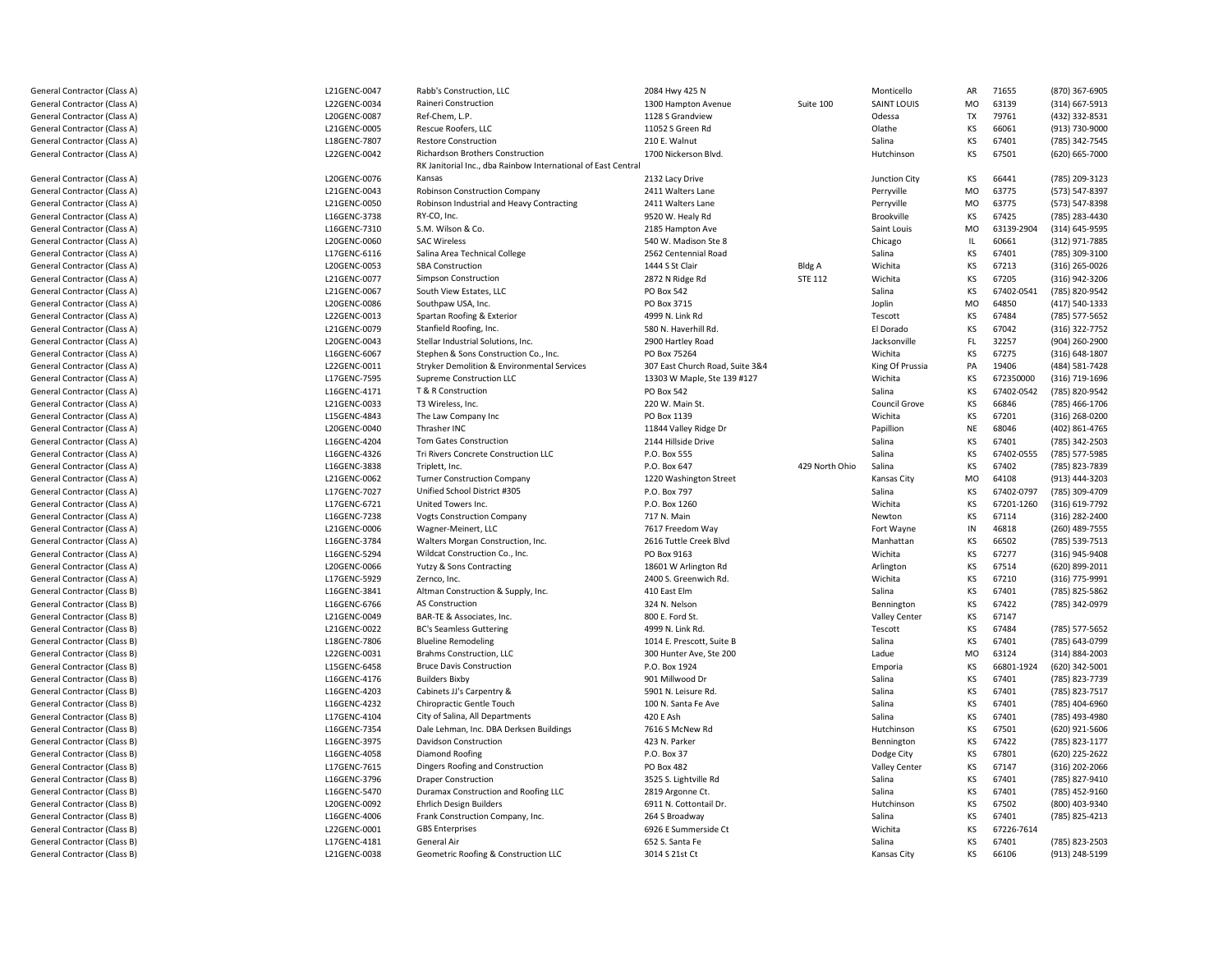General Contractor (Class B)General Contractor (Class B)General Contractor (Class B)General Contractor (Class B)General Contractor (Class B)General Contractor (Class B)General Contractor (Class B)General Contractor (Class B)General Contractor (Class B)General Contractor (Class B)General Contractor (Class B)General Contractor (Class B)General Contractor (Class B)General Contractor (Class B)General Contractor (Class B)General Contractor (Class B)General Contractor (Class B)General Contractor (Class B)General Contractor (Class B)General Contractor (Class B)General Contractor (Class B)General Contractor (Class B)General Contractor (Class B)General Contractor (Class B)General Contractor (Class B)General Contractor (Class B)General Contractor (Class B)General Contractor (Class B)General Contractor (Class B)General Contractor (Class B)General Contractor (Class B)General Contractor (Class B)General Contractor (Class B)General Contractor (Class B)General Contractor (Class B)General Contractor (Class B)General Contractor (Class B)General Contractor (Class B)General Contractor (Class B)General Contractor (Class B)General Contractor (Class B)General Contractor (Class C)General Contractor (Class C)General Contractor (Class C)General Contractor (Class C)General Contractor (Class C)General Contractor (Class C)General Contractor (Class C)General Contractor (Class C)General Contractor (Class C)General Contractor (Class C)General Contractor (Class C)General Contractor (Class C)General Contractor (Class C)General Contractor (Class C)General Contractor (Class C)General Contractor (Class C)General Contractor (Class C)General Contractor (Class C)General Contractor (Class C)General Contractor (Class C)General Contractor (Class C)

L21GENC-0027 L22GENC-0030 L16GENC-3842 L16GENC-3867 L16GENC-3853 L17GENC-7429 L20GENC-0049 L16GENC4097 L16GENC3959L18GENC-7811 L18GENC-7770 L22GENC-0014 L16GENC-3748 L17GENC-4076 L21GENC-0044 L16GENC-3736 L16GENC4065L22GENC-0040 L21GENC-0031 L16GENC-3835 L16GENC-3917 L16GENC-6511 L20GENC-0062 L16GENC-3813 L17GENC7443L21GENC-0040 L21GENC-0034 L17GENC-3794 L21GENC-0017 L16GENC-4078 L16GENC-3798 L16GENC-4075 L21GENC-0042 L17GENC-7617 L21GENC-0009 L17GENC-6683 L20GENC-0064 L18GENC-7812 L21GENC-0073 L20GENC-0051 L17GENC3915L17GENC-7410 L21GENC-0020 L16GENC-4115 L16GENC-3743 L17GENC-4175 L16GENC-7321 L16GENC-3864 L18GENC-7805 L16GENC-3996 L16GENC-4012 L16GENC-3766 L16GENC3836L20GENC-0057 L16GENC-3962 L22GENC-0045 L21GENC-0058 L16GENC6611L20GENC-0073 L16GENC-6679 L16GENC-3906 L17GENC-4022

| $\overline{7}$           | G-Mac Construction, Inc.                 | <b>PO Box 247</b>             |               | Colwich           | KS        | 67030      | (316) 729-4622 |
|--------------------------|------------------------------------------|-------------------------------|---------------|-------------------|-----------|------------|----------------|
| O                        | <b>Griswold Roofing</b>                  | 604 W Texas                   |               | Wichita           | KS        | 67213      | (316) 295-7978 |
| $\overline{a}$           | Hall Contracting, Inc.                   | 1416 W North St               |               | Salina            | KS        | 67401      | (785) 404-1830 |
|                          | <b>Helm Electric</b>                     | 752 N Broadway Blvd           |               | Salina            | KS        | 67401-1861 | (785) 825-9999 |
| 3                        | Home Resort                              | P.O. Box 55                   |               | Tescott           | KS        | 67484      | (785) 825-8888 |
| 9                        | INK Construction, LLC                    | 420 S Emporia Ave, Ste 200    | PO Box 780427 | Wichita           | KS        | 67278-0427 | (316) 681-3500 |
|                          | IWP, LLC                                 | 330 N Saddle Circle           |               | Wichita           | KS        | 67235      | (316) 308-8507 |
|                          | Jerry Diehl Construction                 | 521 Bishop                    |               | Salina            | KS        | 67401      | (785) 827-3804 |
| 9                        | Jerry Frank Construction, Inc.           | 760 Sherman                   |               | Salina            | KS        | 67401      | (785) 819-3227 |
| $\mathbf{1}$             | Jim Reynolds Construction                | 5261 W Stimmel Road           |               | Salina            | KS        | 67401      | (785) 822-4556 |
| O                        | Karlin Construction                      | P.O. Box 526                  |               | Salina            | KS        | 67402-0526 | (785) 309-0239 |
| 4                        | <b>KBT Construction LLC</b>              | 211 E Ash #1793               |               | Salina            | KS        | 67402      | (785) 289-4528 |
|                          | Lakewood Corporation II                  | PO Box 1961                   |               | Salina            | KS        | 67402-1961 | (785) 826-0288 |
| 6                        | Lancaster Construction Inc.              | 618 Francis Ave.              |               | Salina            | KS        | 67401      | (785) 823-8859 |
| 4                        | Landwehr Roofing & Construction LLC      | 738 S. Washington St          |               | Wichita           | KS        | 67211      | (316) 264-2200 |
| 6                        | Lee Haworth Construction                 | 913 Twin Oaks Dr.             |               | Salina            | KS        | 67401      | (785) 493-4658 |
|                          | May Construction                         | 1616 E. Beloit Ave.           |               | Salina            | KS        | 67401      | (785) 452-0280 |
| 0                        | Mexus Roofing and Construction           | 2563 N. Hood Ave.             |               | Wichita           | KS        | 67204      | (316) 650-9781 |
| $\mathbf{1}$             |                                          |                               |               | Wichita           | KS        | 67213      |                |
| 5                        | Midwest Roofing Services, Inc.           | 2209 W. Harry                 |               |                   | KS        | 67456      | (316) 262-4758 |
|                          | Mike Hoyt Construction                   | 8692 South Burma Road         |               | Lindsborg         |           |            | (785) 668-2227 |
|                          | Morton Buildings, Inc.                   | 711 W Diamond Dr              |               | Salina            | KS        | 67401      | (785) 823-6359 |
| $\overline{1}$           | Northland Building                       | 1707 Eaglecrest Rd.           |               | Salina            | KS        | 67401      | (785) 822-1634 |
| $\overline{a}$           | Penney Construction                      | 6301 Lazy Day Ln              |               | Andale            | KS        | 67001      | (316) 641-5320 |
| 3                        | <b>Ponton Construction</b>               | 1325 Armory Road              |               | Salina            | KS        | 67401      | (785) 823-9584 |
| 3                        | Prime Retail Services, Inc.              | 3617 Southland Drive          |               | Flowery Branch    | GA        | 30542      | (866) 504-3511 |
| O                        | <b>Quality Structures LLC</b>            | 167 Hwy 59, RICHMOND          |               | RICHMOND          | KS        | 66080      | (785) 521-3013 |
| 4                        | R & T Specialty Construction, L.C.       | 3108 W. Maple St              |               | Wichita           | KS        | 67213      | (316) 644-5455 |
| 4                        | <b>Reinert Company</b>                   | 500 N 5th Street              |               | Salina            | KS        | 67401-0000 | (785) 493-4980 |
|                          | Short, Inc.                              | 300 S. 9th St.                |               | Salina            | KS        | 67401      | (785) 452-5464 |
| 8                        | Smoky Hill, LLC                          | 645 E. Crawford. Ste E8       |               | SALINA            | KS        | 67401      | (785) 825-1224 |
| 8                        | Stevenson Construction Inc.              | 8211 S FORSSE RD              |               | <b>FALUN</b>      | KS        | 67442      | (785) 822-7940 |
|                          | Sturdi-Bilt Storage Barns, Inc.          | 3909 W. Stacy Road            |               | Hutchinson        | KS        | 67501      | (620) 663-2288 |
| $\overline{2}$           | Subzero Constructors                     | 30055 Comercio                |               | Rancho Santa Mar  | CA        | 92688      | (949) 216-9500 |
|                          | Tailored Roofing and Remodeling, LLC     | 2313 N Zoo Park Cir           |               | Wichita           | KS        | 67205      | (316) 219-3433 |
| q                        | Thomas-Grace Construction, Inc.          | 5605 Memorial Ave N           |               | Stillwater        | MN        | 55082      | (651) 342-1298 |
|                          | Truett Roofing & Construction Inc.       | 210 S. Pattie St.             |               | Wichita           | KS        | 67211      | (785) 826-9422 |
| 4                        | Trust Roofing and Remodeling, LLC        | 523 Meadowlark Ln             |               | Newton            | KS        | 67114      | (316) 804-4068 |
| $\overline{2}$           | Tuff Shed, Inc.                          | 1777 S Harrison St, Suite 600 |               | Denver            | CO        | 80210      | (303) 474-5524 |
| 3                        | VanMeter Consttruction                   | 8614 W. 74th Terrace          |               | Overland Park     | KS        | 66204      | (913) 207-5409 |
| $\mathbf{1}$             | VersaCon LLC                             | 1638 E 119th St South         |               | Mulvane           | KS        | 67110      | (316) 371-4577 |
| 5                        | Young Builders, Inc.                     | 260 Smithers                  |               | Salina            | KS        | 67401      | (785) 826-5043 |
| O                        | A Beautiful Home Remodeling & Repair     | 202 Millview Rd               |               | Salina            | KS        | 67401      | (620) 446-2329 |
| O                        | Alenco Inc                               | 16201 W 110th Street          |               | Lenexa            | KS        | 66219      | (913) 438-1902 |
| 5                        | <b>Atkinson Home Works</b>               | 1099 N. 190th Road            |               | Minneapolis       | KS        | 67467      | (785) 488-3529 |
| 3                        | <b>Bhakta Construction</b>               | 1220 W North St               |               | Salina            | KS        | 67401-2032 | (785) 342-8808 |
|                          | Bird Contracting, Inc                    | 1426 E Woodland Ave           |               | Salina            | KS        | 67401      | (785) 493-2789 |
| 1                        | <b>Bulldog Construction, LLC</b>         | 2611 East Key Ave             |               | Salina            | KS        | 67401      |                |
| 4                        | <b>Carpentry Mueller</b>                 | 2905 Tasker Lane              |               | Salina            | KS        | 67401      | (785) 825-6106 |
| 5                        | Champion Window Co. of Wichita, LLC      | 1835 S. West St               |               | Wichita           | KS        | 67213      | (316) 214-2972 |
| 6                        | Coronado Construction                    | 331 N. Washington             |               | Lindsborg         | KS        | 67456      | (785) 227-2888 |
| $\overline{a}$           | Dan Daley Construction, Inc.             | 942 Barlow Drive              |               | Salina            | KS        | 67401      | (785) 825-2633 |
| 6                        | Daryl Bixby Construction                 | P.O. Box 3331                 |               | Salina            | KS        | 67402-3331 | (785) 452-2941 |
| 6                        | David Roesner Construction               | 1972 S. Kipp Road             |               | Salina            | KS        | 67401      | (785) 452-1834 |
|                          | David's Home Improvement                 | 2250 Amarie Court             |               | Salina            | KS        | 67401      | (785) 342-1156 |
| $\overline{\phantom{a}}$ | Davis & Associates Construction          | 915 Burr Oak                  |               | Salina            | KS        | 67401      | (785) 819-2773 |
|                          |                                          | 919 E Jesuit Lane             |               |                   | KS        | 66536      |                |
| 8                        | Drippe Homes Inc<br>Eagle Carports, Inc. | 210 Airport Rd                |               | Saint Marys       | <b>NC</b> | 27030      | (785) 321-1126 |
|                          |                                          |                               |               | <b>Mount Airy</b> |           |            | (800) 579-8589 |
| 3                        | Firm 4 Foundations LLC                   | 1833 S. Hohneck Rd            |               | Salina            | KS<br>KS  | 67401      | (785) 826-7995 |
| q                        | <b>GJ Construction</b>                   | 1669 14th Ave                 |               | McPherson         |           | 67460      | (620) 480-9000 |
|                          | <b>Hilt Construction</b>                 | 2916 Jack Circle              |               | Salina            | KS        | 67401      | (785) 829-1073 |
| 6                        | Jerry W. Smith Plumbing, Inc.            | 340 Morris Dr                 |               | Salina            | KS        | 67401      | (785) 822-2030 |
| $\overline{\mathbf{c}}$  | Jess Wilbur Construction, Inc            | 2522 Arrowhead Road           |               | Solomon           | KS        | 67480      | (785) 822-7415 |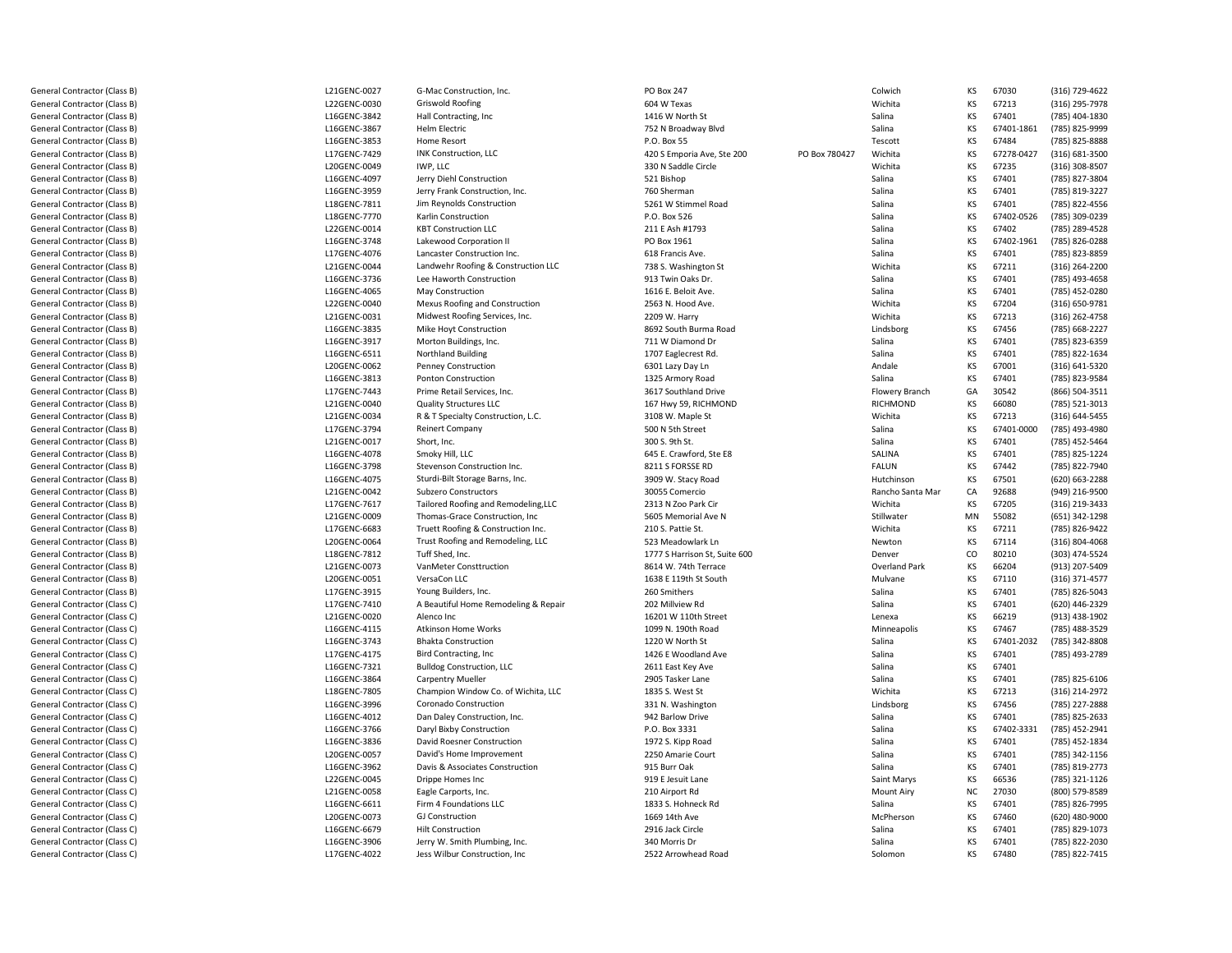General Contractor (Class C)General Contractor (Class C)General Contractor (Class C)General Contractor (Class C)General Contractor (Class C)General Contractor (Class C)General Contractor (Class C)General Contractor (Class C)General Contractor (Class C)General Contractor (Class C)General Contractor (Class C)General Contractor (Class C)General Contractor (Class C)General Contractor (Class C)General Contractor (Class C)General Contractor (Class C)General Contractor (Class C)General Contractor (Class C)General Contractor (Class C)General Contractor (Class C)General Contractor (Class C)General Contractor (Class C)General Contractor (Class C)General Contractor (Class D)Mechanical ContractorMechanical ContractorMechanical ContractorMechanical ContractorMechanical ContractorMechanical ContractorMechanical ContractorMechanical ContractorMechanical ContractorMechanical ContractorMechanical ContractorMechanical ContractorMechanical ContractorMechanical ContractorMechanical ContractorMechanical ContractorMechanical ContractorMechanical ContractorMechanical ContractorMechanical ContractorMechanical ContractorMechanical ContractorMechanical ContractorMechanical ContractorMechanical ContractorMechanical ContractorMechanical ContractorMechanical ContractorMechanical ContractorMechanical ContractorMechanical ContractorMechanical ContractorMechanical ContractorMechanical ContractorMechanical ContractorMechanical ContractorMechanical ContractorMechanical Contractor

L16GENC-3797 L20GENC-0050 L16GENC-4126 L16GENC-3876 L15GENC-5244 L17GENC-3924 L16GENC4035L21GENC-0029 L16GENC3986L16GENC-3815 L20GENC-0082 L16GENC-4128 L22GENC-0010 L16GENC-4179 L16GENC-3995 L17GENC-7445 L17GENC-3913 L19GENC-0006 L17GENC-4123 L17GENC-3967 L16GENC-4052 L16GENC-6693 L16GENC-4178 L16GENC-4046 L16MECC-3007 L17MECC-5189 L17MECC-7584 L16MECC-6626 L16MECC-0752 L21MECC-0035 L21MECC-0014 L16MECC-0099 L21MECC-0010 L17MECC-2590 L16MECC-1700 L21MECC-0008 L21MECC-0006 L21MECC-0007 L16MECC-0407 L15MECC5029L22MECC-0006 L17MECC-2952 L16MECC-6822 L21MECC-0009 L17MECC-0996 L20MECC-0018 L20MECC-0023 L17MECC-4689 L16MECC-6558 L17MECC-0781 L17MECC-0422 L21MECC-0025 L21MECC-0017 L16MFCC-0742 L16MECC-0937 L15MECC-5105 L20MECC-0019 L16MFCC-0454 L17MECC-5850 L20MECC-0022 L17MECC-6090

L16MECC-1027

|                         | Jody Pfannenstiel Construction                      | 5416 S Maxwell Rd              |                             | Mentor       | ΚS        | 67416      | (785) 827-2436  |
|-------------------------|-----------------------------------------------------|--------------------------------|-----------------------------|--------------|-----------|------------|-----------------|
| 0                       | <b>KBT Construction LLC</b>                         | 211 E Ash #1793                |                             | Salina       | KS        | 67402      | (785) 289-4528  |
|                         | Kelly Dunn Construction                             | PO Box 2687                    |                             | Salina       | KS        | 67402-2687 | (785) 822-5930  |
| 6                       | Kenny Bartholomew Construction                      | 616 E. Prescott Rd             |                             | Salina       | KS        | 67401      | (785) 577-3732  |
| 4                       | Kevin Pounds Construction                           | 3861 S. Holmes Rd.             |                             | Salina       | KS        | 67401      | (785) 819-4320  |
| 4                       | L&K Contractors                                     | 739 Emerald Drive              |                             | Lindsborg    | KS        | 67456-0000 | (785) 227-4250  |
|                         | Lee Weis Construction                               | 6779 W. Falun Rd               |                             | Falun        | KS        | 67442      | (785) 819-4563  |
| 9                       | Long Builders Company                               | 619 E. Leslie Ave.             |                             | Salina       | KS        | 67401      | (785) 829-1292  |
| 6                       | Loux Home Repair                                    | 515 E. Walnut                  |                             | Salina       | <b>KS</b> | 67401      | (785) 827-1359  |
| 5                       | Lyne Construction Company                           | 668 S. 12th                    |                             | Salina       | KS        | 67401      | (785) 452-1213  |
| $\overline{2}$          | Mark Ford                                           | 4199 E Old Hwy 40              |                             | New Cambria  | KS        | 67470      | (785) 577-1444  |
| 8                       | Midwest Siding, Inc.                                | 4240 W. State St.              |                             | Salina       | KS        | 67401      | (785) 825-5576  |
| 0                       | O'Conner Kevin                                      | 915 E. Beloit Ave              |                             | Salina       | KS        | 67401      | (785) 577-3772  |
| 9                       | Oetting Plumbing & Heating                          | 815 E Elm                      |                             | Salina       | KS        | 67401      | (785) 823-8310  |
| 5                       | Ostmeyer Jeffery & Karen                            | P.O. Box 594                   |                             | Salina       | KS        | 67402-0594 | (785) 820-0310  |
| 5                       | Ready Roofer, Inc                                   | <b>PO Box 554</b>              |                             | Garden City  | KS        | 67846      | (620) 277-3311  |
| 3                       | <b>Rick Wolfe Construction</b>                      | 37 N. 170th Rd.                |                             | Salina       | KS        | 67401      | (785) 822-8933  |
| 6                       | Shull Remodeling and Construction LLC               | 634 East Avenue A              |                             | Salina       | KS        | 67401      | (785) 833-2007  |
| 3                       | Southern Heights Properties, LLC                    | 2036 Misson Rd                 |                             | Salina       | KS        | 67401      | (785) 2014284   |
|                         | <b>Spring Creek Enterprises</b>                     | 100 S. Geissler Rd             |                             | Salina       | KS        | 67401      | (785) 826-7792  |
| 2                       |                                                     |                                |                             | Salina       | KS        | 67401      |                 |
| 3                       | <b>Stuart Dyck Construction LLC</b>                 | 2531 Rockhurst                 |                             |              |           |            | (785) 825-6857  |
|                         | Todd Welsh, Inc.                                    | 300 S. Ninth Street, Suite 101 |                             | Salina       | KS        | 67401      | (785) 820-5900  |
| 8                       | WE Sheppard Construction Inc                        | P.O. Box 401                   |                             | Salina       | KS        | 674020401  | (785) 822-7282  |
| 6                       | John Bastin                                         | 685 Starlight Drive            | PO Box 2712                 | Salina       | KS        | 67401      | (785) 827-9422  |
| $\overline{7}$          | AC & R Specialists                                  | P.O. Box 837                   |                             | Sioux City   | IA        | 51103      | (712) 255-8722  |
| 9                       | AES Mechanical Services Group                       | 2171 AL Hwy 229 S              | 2171 AL Hwy 229 S Tallassee |              | AL        | 36078      | (334) 252-0380  |
| 4                       | All Climate Refrigeration                           | 300 S Main St                  |                             | Independence | MO        | 64050      | (816) 795-3700  |
| 6                       | ARES HOLDINGS, LLC dba CMS/NEXTECH                  | 1045 S JOHN RODES BLVD         | ATTN: LICENSE DEPT          | MELBOURNE    | FL.       | 32904      | (1321) 473-0435 |
| $\overline{2}$          | <b>Bachofer Plumbing</b>                            | 672 South Ninth Street         |                             | Salina       | KS        | 67401      | (785) 823-3455  |
| 5                       | Blue Flame Heating, Air and Refrigeration LLC       | 315 East st                    |                             | culver       | <b>KS</b> | 67484      | (785) 577-8107  |
| 4                       | C & L Heating and Cooling, LLC                      | 420 S. Coronado Ave            |                             | Lindsborg    | KS        | 67456      | (785) 623-0566  |
| 9                       | Callabresi Heating and Cooling                      | 1311 Armory Rd                 |                             | Salina       | KS        | 67401      | (785) 825-2599  |
| 0                       | Carpenter Mechanical Inc.                           | 1024 E. Moss Wood Ct           |                             | Derby        | KS        | 67037      | (316) 213-0078  |
| 0                       | Carter Mechanical                                   | 716 S 10th St                  |                             | Salina       | KS        | 674014808  | (785) 404-2577  |
| O                       | Central Consolidated Inc.                           | 3435 W. Harry                  |                             | Wichita      | KS        | 67213      | (316) 945-0797  |
| 18                      | <b>Central Mechanical Construction</b>              | 1929 Hayes Dr                  |                             | Manhattan    | KS        | 66503      | (785) 537-2491  |
| 16                      | Chapman Heating & Cooling, LLC                      | 2511 E 14th Ave                |                             | Hutchinson   | KS        | 67501      | (620) 500-5888  |
| 17                      | City of Salina, All Departments                     | 420 E Ash                      |                             | Salina       | KS        | 67401      | (785) 493-4980  |
| 17                      | City Plumbing Company, Inc.                         | P.O. Box 433                   |                             | Salina       | KS        | 67402-0433 | (785) 825-5459  |
| 9                       | CM <sub>3</sub>                                     | 1655 N Wabash                  |                             | Wichita      | KS        | 67214      | (316) 529-4372  |
| 16                      | CMW, LLC                                            | P.O. Box 47343                 |                             | Wichita      | KS        | 67201      | (316) 267-7676  |
| $\overline{2}$          | Comfort Heating & Air, LLC                          | 720 N Broadway Blvd            |                             | Salina       | KS        | 67401      | (785) 822-7550  |
| $\overline{2}$          | Contracting Roy's                                   | 111 E 6th St                   |                             | Ellis        | KS        | 67637-2136 | (785) 726-3403  |
| 19                      | Cooks Heating and Cooling                           | 2215 S. West Street            |                             | Wichita      | KS        | 67213      | (316) 312-3452  |
| 6                       | Doug's Heating & Air, Inc                           | PO Box 1691                    |                             | Salina       | KS        | 67402-1691 | (785) 825-4363  |
| 8                       | DR Plumbing, Inc.                                   | 2757 Rory Road                 |                             | Manhattan    | KS        | 665020000  | (785) 320-7527  |
| 3                       | Ellis Family Mercantile                             | 2194 Nottingham Dr             |                             | Salina       | KS        | 67401      | (785) 714-0846  |
| 9                       | First Alarm Heating & Cooling                       | 1648 S. Ohio Street #262       |                             | Salina       | KS        | 67401      | (785) 643-0775  |
| $\overline{\mathbf{8}}$ | Flaming's Plumbing, Heating, Air Conditioning, Inc. | 113 S. 2nd Street              |                             | Marion       | KS        | 66861      | (620) 382-2181  |
| $\mathbf{1}$            |                                                     | PO Box 576                     |                             | Abilene      | KS        | 67410      |                 |
|                         | Four Seasons, Inc.                                  |                                |                             |              |           |            | (785) 263-2922  |
| $\overline{2}$          | Frazier Brothers Plumbing & Contracting             | PO BOX 2145                    |                             | SALINA       | KS        | 67402      | (785) 452-9707  |
| 5                       | Generation Heating Air and Plumbing                 | 680 B N Hedville Rd            |                             | Salina       | KS        | 67401      | (785) 452-2077  |
| $\overline{7}$          | Gipson Heating & Cooling, LLC                       | 2117 S. Custer                 |                             | Wichita      | KS        | 67213      | (316) 990-4328  |
| $\overline{2}$          | Glassman Corporation                                | 900 Commerce Parkway           | P.O. Box 218                | Hays         | KS        | 67601      | (785) 625-2115  |
| 7                       | Griffins Contracting, Inc.                          | 703 E. 10th                    | P.O. Box 313                | Minneapolis  | KS        | 67467      | (785) 392-2821  |
| 15                      | Guy AC                                              | 912 East Iron Ave              |                             | Salina       | KS        | 674010000  | (785) 201-1203  |
| 9                       | Hood Htg Air Plg Electric, Inc.                     | 2201 E. 6th                    |                             | Concordia    | <b>KS</b> | 66901      | (785) 243-1489  |
| $\overline{4}$          | Hottman Greg D                                      | 318 NE 14th St                 |                             | Abilene      | KS        | 67410-1928 | (1785) 263-2412 |
| O                       | Howell Commercial Refrigeration                     | 810 S. Park                    |                             | Springfield  | <b>MO</b> | 65802      | (417) 865-6833  |
| $\overline{2}$          | Jims Plumbing, Heating & A/C Inc.                   | 210 Mulberry                   | <b>PO Box 180</b>           | McPherson    | KS        | 67460      | (620) 241-3633  |
| O                       | <b>Kruse Corporation</b>                            | 3636 N. Topeka                 |                             | Wichita      | KS        | 67219      | (316) 838-7885  |
| 7                       | KVK, Inc.                                           | 108 N Nebraska                 |                             | Woodbine     | KS        | 67429-8836 | (785) 257-3224  |
|                         |                                                     |                                |                             |              |           |            |                 |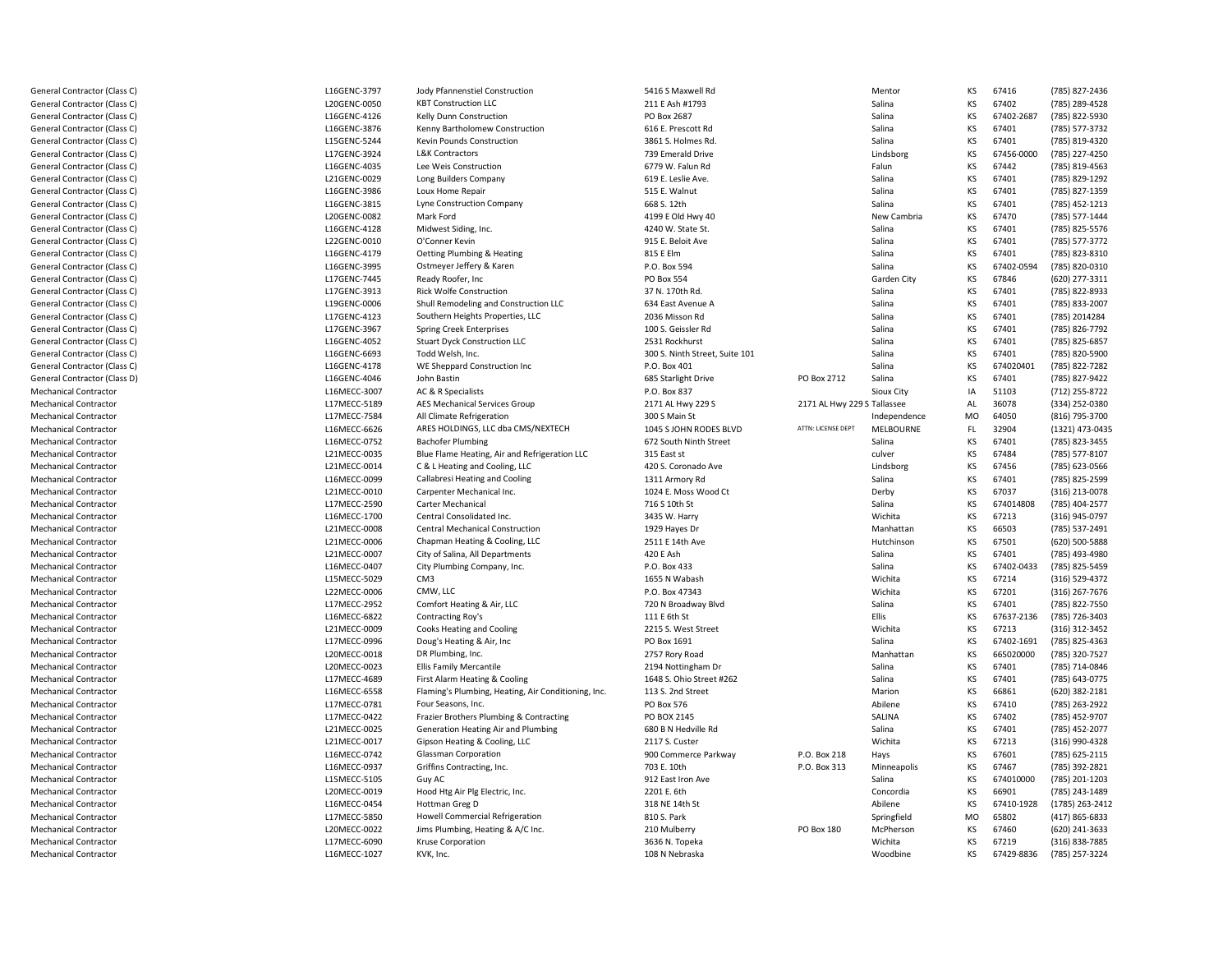| <b>Mechanical Contractor</b>        | L21MECC-0013 | Mark Young Construction, LLC                        | 7200 Miller Place         |                 | Frederick            | CO        | 80504      | (303) 776-1449 |
|-------------------------------------|--------------|-----------------------------------------------------|---------------------------|-----------------|----------------------|-----------|------------|----------------|
| <b>Mechanical Contractor</b>        | L21MECC-0031 | MCELROYS INC                                        | 3310 SW Topeka Blvd       |                 | Topeka               | KS        | 66611      | (785) 266-4870 |
| <b>Mechanical Contractor</b>        | L16MECC-0886 | Mid State Heating & Air Conditioning                | 1104 W. Elm               |                 | Salina               | KS        | 67401      | (785) 823-6569 |
| <b>Mechanical Contractor</b>        | L21MECC-0018 | Mike Watson Heating and Cooling                     | 6313 S. Seneca            |                 | Wichita              | KS        | 67217      | (316) 522-3528 |
| <b>Mechanical Contractor</b>        | L20MECC-0020 | MJ Interiors Inc.                                   | 7915 Hemlock Street       |                 | Overland Park        | KS        | 66204      | (913) 313-6565 |
| <b>Mechanical Contractor</b>        | L22MECC-0005 | Octane Repair and Service                           | 504 1st St                |                 | New Cambria          | KS        | 67470      | (785) 643-2375 |
| <b>Mechanical Contractor</b>        | L16MECC-0425 | Oetting Plumbing & Heating                          | 815 E Elm                 |                 | Salina               | KS        | 67401      | (785) 823-8310 |
| <b>Mechanical Contractor</b>        | L16MECC-1082 | Pestinger Heating & Air Conditioning                | 125 E Avenue A            |                 | Salina               | KS        | 67401      | (785) 827-6361 |
| <b>Mechanical Contractor</b>        | L17MECC-7422 | PM Contracting, Inc.                                | 4015 E 143rd St           |                 | Grandview            | <b>MO</b> | 64030      | (816) 318-9844 |
| <b>Mechanical Contractor</b>        | L16MECC-0791 | R & R Street Plumbing Heating & Electrical, Inc.    | <b>PO Box 309</b>         |                 | Lincoln              | KS        | 67455      | (785) 524-4551 |
| <b>Mechanical Contractor</b>        | L17MECC-5089 | Reid Plumbing Heating & Air Conditioning Inc.       | 8964 Green Valley Drive   |                 | Manhattan            | KS        | 66502      | (785) 537-2869 |
| <b>Mechanical Contractor</b>        | L20MECC-0024 | Rube's, Inc                                         | 5251 9th St               |                 | Great Bend           | KS        | 67530      | (620) 793-6769 |
| <b>Mechanical Contractor</b>        | L16MECC-0936 | S & D Heating & Air Conditioning, Inc.              | PO Box 22                 |                 | Bennington           | KS        | 67422      | (785) 488-3620 |
|                                     | L17MECC-6118 | Salina Area Technical College                       | 2562 Centennial Road      |                 | Salina               | KS        | 67401      | (785) 309-3100 |
| <b>Mechanical Contractor</b>        |              |                                                     |                           |                 |                      | KS        |            |                |
| <b>Mechanical Contractor</b>        | L21MECC-0030 | Snell Contracting Inc                               | <b>PO Box 274</b>         |                 | Concordia            |           | 66901      | (785) 569-7303 |
| <b>Mechanical Contractor</b>        | L16MECC-0471 | Systems 4 LLC                                       | 1655B Wall St             |                 | SALINA               | KS        | 67401      | (785) 823-9119 |
| <b>Mechanical Contractor</b>        | L20MECC-0021 | T&T HEATING AND AIR                                 | PO BOX 614                |                 | GODDARD              | KS        | 67052      | (316) 201-4646 |
| Mechanical Contractor               | L17MECC-3351 | The Waldinger Corporation                           | 3052 S. All Hollow Avenue |                 | Wichita              | KS        | 67217      | (316) 942-7722 |
| Mechanical Contractor               | L16MECC-0414 | The Wells Group, Inc.                               | 656 N. Broadway           |                 | Salina               | KS        | 67401      | (785) 827-7241 |
| <b>Mechanical Contractor</b>        | L21MECC-0004 | Trade Tek, LLC                                      | <b>PO Box 184</b>         |                 | Forney               | <b>TX</b> | 75126      | (972) 400-1548 |
| <b>Mechanical Contractor</b>        | L21MECC-0021 | U.S. Engineering Construction LLC                   | 3433 Roanoke Rd           | Attn: Law Acct. | Kansas City          | MO        | 64111      | (816) 753-6969 |
| <b>Mechanical Contractor</b>        | L21MECC-0020 | U.S. Engineering Service LLC                        | 3433 Roanoke Rd           | Attn: Law Acct. | Kansas City          | MO        | 64111      | (816) 753-6969 |
| <b>Mechanical Contractor</b>        | L16MECC-6572 | Unified School District #305                        | P.O. Box 797              |                 | Salina               | KS        | 67402-0797 | (785) 309-4709 |
| <b>Mechanical Contractor</b>        | L16MECC-0759 | Waddles Heating and Cooling, Inc.                   | 346 N. 9th Street         |                 | Salina               | KS        | 67401      | (785) 827-2621 |
| <b>Mechanical Contractor</b>        | L16MECC-0420 | Walt's Refrigeration, Heating & Air Conditioning    | PO Box 321                |                 | Salina               | KS        | 67402-0321 | (785) 827-1624 |
| Mechanical Contractor               | L16MECC-0762 | Wearing Heating & Air Conditioning, Inc.            | PO Box 2246               |                 | Salina               | KS        | 67402-2246 | (785) 825-2665 |
| <b>Mechanical Contractor</b>        | L16MECC-4500 | Wilcox Heating & Air                                | 2932 Jack Cr              |                 | Salina               | KS        | 67401      | (785) 643-9915 |
| <b>Mechanical Contractor</b>        | L16MECC-6498 | Wishon Heating and Air Conditioning Incorporated    | 220 N 7th                 |                 | Salina               | KS        | 67401      | (785) 577-8313 |
| <b>Mechanical Contractor</b>        | L21MECC-0011 | Wood Air Conditioning, Inc.                         | 1164 US HWY 67 E          |                 | Mount Pleasant       | <b>TX</b> | 75455      | (903) 572-0585 |
|                                     | L21MECC-0022 | Wuthnow Htg & Air, LLC                              | 3406 Hawk Rd              |                 | Abilene              | KS        | 67410      |                |
| <b>Mechanical Contractor</b>        |              |                                                     |                           |                 | Salina               |           | 67401      | (785) 280-9704 |
| Mobile/Manufactured Home Contractor | L16MMHC-0238 | Allstate Repair                                     | 1648 S Ohio               |                 |                      | KS        |            | (785) 825-9305 |
| Mobile/Manufactured Home Contractor | L16MMHC-1354 | Mid Kansas Homes & Movers LLC                       | 1745 N. 9th               |                 | Salina               | KS        | 67401      | (785) 825-7292 |
| <b>Plumbing Contractor</b>          | L21PLBC-0020 | A1 Plumbing Services, LLC                           | PO Box 2113               |                 | Salina               | KS        | 67401      | (785) 822-8835 |
| <b>Plumbing Contractor</b>          | L21PLBC-0006 | <b>AAron's Plumbing</b>                             | 408 E. Mulberry           |                 | Salina               | KS        | 67401      | (785) 201-7775 |
| <b>Plumbing Contractor</b>          | L22PLBC-0006 | Advantage Plumbing, Inc.                            | 1618 Nickerson Blvd       |                 | Hutchinson           | KS        | 67501      | (620) 662-1865 |
| Plumbing Contractor                 | L18PLBC-7796 | Andrew's Plumbing                                   | <b>PO Box 248</b>         |                 | Bennington           | KS        | 67422-0248 | (785) 827-1499 |
| Plumbing Contractor                 | L16PLBC-0722 | <b>Bachofer Plumbing</b>                            | 672 South Ninth Street    |                 | Salina               | KS        | 67401      | (785) 823-3455 |
| Plumbing Contractor                 | L17PLBC-5892 | Barkley Plumbing Corp.                              | 938 Corey Rd.             |                 | Hutchinson           | KS        | 67501      | (620) 663-9655 |
| Plumbing Contractor                 | L16PLBC-0418 | <b>BMK Plumbing</b>                                 | 104 W Lake Dr             |                 | Salina               | KS        | 67401-3413 | (785) 825-6153 |
| <b>Plumbing Contractor</b>          | L15PLBC-2385 | Boesker Plumbing, Heating & Electric                | <b>Box 722</b>            |                 | Canton               | КS        | 67428      | (620) 628-4856 |
| <b>Plumbing Contractor</b>          | L20PLBC-0014 | <b>Brand Plumbing Inc</b>                           | 2418 S Hoover             |                 | Wichita              | KS        | 67215      | (316) 942-2306 |
| Plumbing Contractor                 | L17PLBC-5034 | Buck Plumbing & A/C, Inc.                           | P.O. Box 2347             |                 | Hutchinson           | KS        | 67504-2347 | (620) 663-9606 |
| Plumbing Contractor                 | L17PLBC-0764 | <b>Bud's Plumbing</b>                               | 336 North 9th Street      |                 | Salina               | KS        | 67401      | (785) 825-6528 |
| <b>Plumbing Contractor</b>          | L18PLBC-7707 | C & K Construction and Service                      | <b>PO Box 583</b>         |                 | <b>Junction City</b> | KS        | 664410000  | (785) 210-5546 |
| <b>Plumbing Contractor</b>          | L17PLBC-2157 | Callabresi Heating and Cooling                      | 1311 Armory Rd            |                 | Salina               | KS        | 67401      | (785) 825-2599 |
| Plumbing Contractor                 | L22PLBC-0002 | Carr's Plumbing and Maintenance LLC                 | 3815 W Douglas Ave        |                 | Wichita              | KS        | 67213      | (316) 841-5395 |
| Plumbing Contractor                 | L21PLBC-0008 | Central Mechanical Construction                     | 1929 Hayes Dr             |                 | Manhattan            | KS        | 66503      | (785) 537-2491 |
|                                     |              |                                                     |                           |                 |                      | KS        | 67402-0433 |                |
| Plumbing Contractor                 | L16PLBC-0409 | City Plumbing Company, Inc.                         | P.O. Box 433              |                 | Salina               |           |            | (785) 825-5459 |
| Plumbing Contractor                 | L17PLBC-5030 | CM <sub>3</sub>                                     | 1655 N Wabash             |                 | Wichita              | KS        | 67214      | (316) 529-4372 |
| <b>Plumbing Contractor</b>          | L22PLBC-0008 | CMW, LLC                                            | P.O. Box 47343            |                 | Wichita              | KS        | 67201      | (316) 267-7676 |
| <b>Plumbing Contractor</b>          | L16PLBC-7229 | DR Plumbing, Inc.                                   | 2757 Rory Road            |                 | Manhattan            | KS        | 665020000  | (785) 320-7527 |
| Plumbing Contractor                 | L17PLBC-4985 | Drains Plus LLC                                     | 701 N Sante Fe.           |                 | Salina               | KS        | 67401      | (785) 822-7800 |
| Plumbing Contractor                 | L21PLBC-0004 | Elite Pro Services, Inc                             | 2400 N Main St            |                 | Hutchinson           | KS        | 67502      | (620) 728-0097 |
| Plumbing Contractor                 | L15PLBC-5103 | <b>Expert Plumbing</b>                              | 4845 SE Dupont Rd         |                 | Berryton             | KS        | 664090000  | (785) 379-8800 |
| Plumbing Contractor                 | L20PLBC-0020 | Flaming's Plumbing, Heating, Air Conditioning, Inc. | 113 S. 2nd Street         |                 | Marion               | KS        | 66861      | (620) 382-2181 |
| <b>Plumbing Contractor</b>          | L16PLBC-0129 | Four Seasons, Inc.                                  | PO Box 576                |                 | Abilene              | KS        | 67410      | (785) 263-2922 |
| <b>Plumbing Contractor</b>          | L17PLBC-4213 | Frazier Brothers Plumbing & Contracting             | PO BOX 2145               |                 | SALINA               | KS        | 67402      | (785) 452-9707 |
| Plumbing Contractor                 | L21PLBC-0007 | Freedom Drains, LLC                                 | 236 Smithers St           |                 | Salina               | KS        | 67401      | (785) 201-7864 |
| Plumbing Contractor                 | L21PLBC-0016 | Generation Heating, Air and Plumbing LLC            | 521 Bishop                |                 | Salina               | KS        | 67401      | (785) 452-2077 |
| Plumbing Contractor                 | L16PLBC-0455 | <b>Glassman Corporation</b>                         | 900 Commerce Parkway      | P.O. Box 218    | Hays                 | KS        | 67601      | (785) 625-2115 |
| <b>Plumbing Contractor</b>          | L17PLBC-7087 | <b>Helm Electric</b>                                | 752 N Broadway Blvd       |                 | Salina               | KS        | 67401-1861 | (785) 825-9999 |
| <b>Plumbing Contractor</b>          | L20PLBC-0010 | Jay's Plumbing Services, LLC                        | 116 S. Nelson Road        |                 | Salina               | <b>KS</b> | 67401      | (785) 201-9425 |
|                                     |              |                                                     |                           |                 |                      |           |            |                |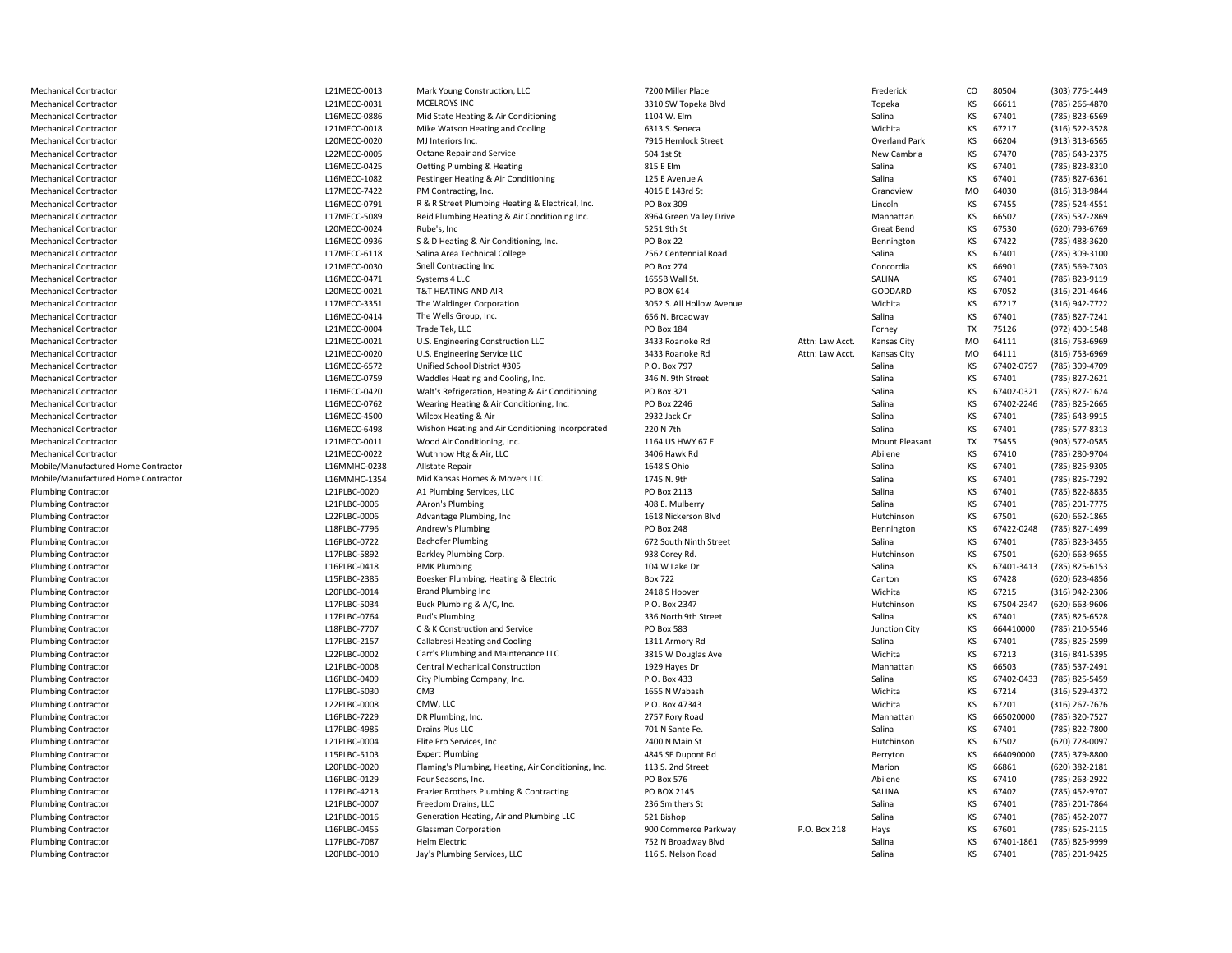| <b>Plumbing Contractor</b>                   | L16PLBC-0243                 | Jerry W. Smith Plumbing, Inc.                                                          | 340 Morris Dr                        |                 | Salina                | KS        | 67401               | (785) 822-2030                   |
|----------------------------------------------|------------------------------|----------------------------------------------------------------------------------------|--------------------------------------|-----------------|-----------------------|-----------|---------------------|----------------------------------|
| <b>Plumbing Contractor</b>                   | L17PLBC-5883                 | Kruse Corporation                                                                      | 3636 N. Topeka                       |                 | Wichita               | KS        | 67219               | (316) 838-7885                   |
| <b>Plumbing Contractor</b>                   | L21PLBC-0009                 | L.A. Plumbing, Inc.                                                                    | 1730 Terry Lane                      |                 | Andover               | KS        | 67002               | (316) 250-4292                   |
| <b>Plumbing Contractor</b>                   | L19PLBC-0008                 | Ludes Hill Plumbing                                                                    | 1800 W K-143 Highway                 |                 | Salina                | KS        | 67401               | (785) 826-5533                   |
| <b>Plumbing Contractor</b>                   | L16PLBC-0235                 | <b>Ludes Plumbing</b>                                                                  | 1701 East Cloud                      |                 | Salina                | KS        | 67401               | (785) 825-6001                   |
| <b>Plumbing Contractor</b>                   | L16PLBC-0429                 | Mark Smith Plumbing, Inc.                                                              | 1225 McAdams Road                    |                 | Salina                | KS        | 67401               | (785) 825-6482                   |
| <b>Plumbing Contractor</b>                   | L19PLBC-0009                 | MCELROYS INC                                                                           | 3310 SW Topeka Blvd                  |                 | Topeka                | KS        | 66611               | (785) 266-4870                   |
| <b>Plumbing Contractor</b>                   | L21PLBC-0023                 | NPL CONSTRUCTION CO                                                                    | 1120 NW US HWY 24                    |                 | <b>TOPEKA</b>         | KS        | 66608               | (785) 232-0034                   |
| <b>Plumbing Contractor</b>                   | L16PLBC-0426                 | Oetting Plumbing & Heating                                                             | 815 E Elm                            |                 | Salina                | KS        | 67401               | (785) 823-8310                   |
| <b>Plumbing Contractor</b>                   | L16PLBC-1660                 | P1 Construction, LLC                                                                   | 3030 S All Hallows Ave               |                 | Wichita               | KS        | 67217-1055          | (316) 267-3256                   |
| <b>Plumbing Contractor</b>                   | L21PLBC-0011                 | Perfix, LLC                                                                            | P.O. Box 708                         |                 | Liberal               | KS        | 67905               | (620) 624-9255                   |
| <b>Plumbing Contractor</b>                   | L16PLBC-0969                 | R & R Street Plumbing Heating & Electrical, Inc.                                       | PO Box 309                           |                 | Lincoln               | KS        | 67455               | (785) 524-4551                   |
| <b>Plumbing Contractor</b>                   | L20PLBC-0021                 | Ref-Chem, L.P.                                                                         | 1128 S Grandview                     |                 | Odessa                | TX        | 79761               | (432) 332-8531                   |
| <b>Plumbing Contractor</b>                   | L20PLBC-0017                 | Reid Plumbing Heating & Air Conditioning Inc.                                          | 8964 Green Valley Drive              |                 | Manhattan             | KS        | 66502               | (785) 537-2869                   |
| <b>Plumbing Contractor</b>                   | L20PLBC-0016                 | Riff Plumbing Services, LLC                                                            | PO Box 12884                         |                 | Wichita               | KS        | 67277               | $(316) 841 - 282$                |
| <b>Plumbing Contractor</b>                   | L16PLBC-0135                 | Salina Plumbing Company                                                                | P.O. Box 84                          |                 | Salina                | KS        | 67402-0084          | (785) 827-5250                   |
| <b>Plumbing Contractor</b>                   | L21PLBC-0010                 | Smith Plumbing & Kansas No Drain                                                       | 6640 Stockdale Park                  |                 | Manhattan             | KS        | 66502               | (785) 410-5975                   |
| <b>Plumbing Contractor</b>                   | L15PLBC-2675                 | Star Plumbing, Inc.                                                                    | 2341 Huntington Rd                   |                 | Salina                | KS        | 67401               | (785) 827-7827                   |
| <b>Plumbing Contractor</b>                   | L16PLBC-0481                 | Superior Contracting & Manufacturing Services Co.                                      | 1655B Wall Street                    |                 | Salina                | KS        | 67401               | (785) 827-5611                   |
| <b>Plumbing Contractor</b>                   | L16PLBC-0405                 | Systems 4 LLC                                                                          | 1655B Wall St.                       |                 | SALINA                | KS        | 67401               | (785) 823-9119                   |
| <b>Plumbing Contractor</b>                   | L16PLBC-2831                 | <b>Terry Smith Plumbing</b>                                                            | 4490 E. Magnolia Rd                  |                 | Salina                | KS        | 67401               | (785) 823-3713                   |
| Plumbing Contractor                          | L16PLBC-0240                 | The Wells Group, Inc.                                                                  | 656 N. Broadway                      |                 | Salina                | KS        | 67401               | (785) 827-7241                   |
| <b>Plumbing Contractor</b>                   | L22PLBC-0004                 | Tom's Plumbing Service                                                                 | 10344 S. Hoover Rd                   |                 | Sedgwick              | KS        | 67135               | (316) 807-6034                   |
| <b>Plumbing Contractor</b>                   | L21PLBC-0022                 | Travis's Plumbing Service LLC                                                          | 1018 W Elm                           | Suite C         | Salina                | KS        | 67401               | (785) 643-8486                   |
|                                              | L21PLBC-0014                 |                                                                                        |                                      | Attn: Law Acct. |                       | MO        | 64111               | (816) 753-6969                   |
| <b>Plumbing Contractor</b>                   |                              | U.S. Engineering Construction LLC                                                      | 3433 Roanoke Rd                      |                 | Kansas City           |           |                     |                                  |
| <b>Plumbing Contractor</b>                   | L16PLBC-1229                 | Unified School District #305                                                           | P.O. Box 797                         |                 | Salina                | KS        | 67402-0797          | (785) 309-4709                   |
| <b>Plumbing Contractor</b>                   | L16PLBC-0133                 | Wearing Heating & Air Conditioning, Inc.                                               | PO Box 2246                          |                 | Salina                | KS        | 67402-2246          | (785) 825-2665                   |
| <b>Plumbing Contractor</b>                   | L16PLBC-6559                 | Wheatland Contracting LLC.                                                             | 6204 246th Road                      |                 | Effingham             | KS        | 66023               | (913) 833-2304                   |
| <b>Registered Craftsman</b>                  | L21CRFT-0003                 | A & A Kitchen, Bath, Flooring                                                          | 2483 Robin Rd                        |                 | Salina                | KS        | 67401               | (785) 201-5564                   |
| Registered Craftsman                         | L20CRFT-0011                 | A&R Windows and Doors, LLC                                                             | 135 Mount Barbara                    |                 | Salina                | KS        | 67401               | (785) 914-9188                   |
| Registered Craftsman                         | L19CRFT-0017                 | A1 Fence Company                                                                       | 1709 Redwood Dr                      |                 | Salina                | KS        | 67401               | (785) 827-4369                   |
| <b>Registered Craftsman</b>                  | L21CRFT-0015                 | Acme Dock Specialists Inc.                                                             | 3030 Gillham Rd                      |                 | <b>KANSAS CITY</b>    | <b>MO</b> | 64108               | (816) 753-9600                   |
| Registered Craftsman                         | L21CRFT-0029                 | Advantage Industrial Systems LLC                                                       | 9320 Corsain Rd                      |                 | Frankfort             | IL        | 60423               | $(815)$ 469-6565                 |
|                                              |                              | All American Company LLC dba Affordable Siding &                                       |                                      |                 |                       |           |                     |                                  |
| <b>Registered Craftsman</b>                  | L16CRFT-1707                 | Window Company                                                                         | 12 Crestview Drive                   |                 | Salina                | KS        | 67401               | (785) 820-8658                   |
| Registered Craftsman                         | L16CRFT-2645                 | Allstate Repair                                                                        | 1648 S Ohio                          |                 | Salina                | KS        | 67401               | (785) 825-9305                   |
| Registered Craftsman                         | L17CRFT-7437                 | American Fence Company, Inc.                                                           | 2909 S West St                       |                 | Wichita               | KS        | 67217               | (316) 945-5001                   |
| <b>Registered Craftsman</b>                  | L21CRFT-0020                 | Atkinson HomeWorks                                                                     | 1099 N. 190th Rd                     |                 | Minneapolis           | KS        | 67467               | (785) 819-1422                   |
| <b>Registered Craftsman</b>                  | L16CRFT-1705                 | <b>Authority Salina Housing</b>                                                        | 469 S. Fifth Street                  |                 | Salina                | KS        | 67401               | (785) 827-0441                   |
| <b>Registered Craftsman</b>                  | L16CRFT-7162                 | Bernhardt Darin                                                                        | 860 S. Santa Fe Avenue               |                 | Salina                | KS        | 67401               | (785) 643-2899                   |
| <b>Registered Craftsman</b>                  | L21CRFT-0012                 | Bill's Roofing and Exteriors, LLC                                                      | 209 E. 12th St.                      |                 | Concordia             | KS        | 66901               | (785) 614-2722                   |
| <b>Registered Craftsman</b>                  | L16CRFT-5660                 | <b>Body Electric</b>                                                                   | 410 Cedar St                         |                 | Concordia             | KS        | 66901               | (785) 243-4584                   |
| Registered Craftsman                         | L16CRFT-2815                 | Border to Border Roofing, LLC                                                          | P.O. Box 1491                        |                 |                       | KS        | 67504-1491          | (620) 663-7464                   |
| Registered Craftsman                         |                              |                                                                                        |                                      |                 | Hutchinson            |           |                     |                                  |
| <b>Registered Craftsman</b>                  | L21CRFT-0039                 | Boyd Excavating, Inc.                                                                  | 110 S.W. 7th Street                  |                 | Abilene               | KS        | 67410               | (785) 263-3472                   |
|                                              | L16CRFT-6713                 | <b>Brack's Renovation LLC</b>                                                          | 201 E. Beloit Ave                    |                 | Salina                | KS        | 67401               | (785) 820-7321                   |
| <b>Registered Craftsman</b>                  | L17CRFT-7378                 | <b>Builders Phillips</b>                                                               | PO Box 325                           |                 | Salina                | KS        | 67402-0325          | (785) 577-9100                   |
| <b>Registered Craftsman</b>                  | L21CRFT-0034                 | Cabinet Connection Inc.                                                                | 3125 Enterprise Drive                |                 | Salina                | KS        | 67401               | (785) 825-1250                   |
| Registered Craftsman                         | L21CRFT-0021                 | Call Joe                                                                               | 221 Maple St                         |                 | Gypsum                | KS        | 67448               | (785) 819-3937                   |
| Registered Craftsman                         | L20CRFT-0003                 | Cardinal Construction of Salina, Inc.                                                  | 4521 A West Shipton Road             |                 | Salina                | KS        | 67401               | (785) 309-9227                   |
| <b>Registered Craftsman</b>                  | L17CRFT-6839                 | Carter Mechanical                                                                      | 716 S 10th St                        |                 | Salina                | KS        | 674014808           | (785) 404-2577                   |
| <b>Registered Craftsman</b>                  | L21CRFT-0025                 | Central Siding & Insulation                                                            | 1919 Larson                          |                 | Salina                | KS        | 67401               | (785) 823-5313                   |
|                                              | L21CRFT-0026                 |                                                                                        |                                      |                 |                       | <b>MO</b> | 65803               |                                  |
| <b>Registered Craftsman</b>                  |                              | Central States Industrial Equipment & Service Inc.<br><b>CMC Professional Flooring</b> | 2700 N Partnership Blvd              |                 | Springfield<br>Salina |           | 67401               | (417) 831-1411                   |
| <b>Registered Craftsman</b>                  | L16CRFT-4168<br>L22CRFT-0020 | <b>Commercial Interior Finishes</b>                                                    | 645 Morningside Drive<br>PO Box 1335 |                 | <b>Broken Arrow</b>   | KS<br>OK  | 74013               | (785) 822-5232                   |
| Registered Craftsman                         |                              | <b>Contractors Murray</b>                                                              | 2014 Marc St                         |                 | Salina                | KS        | 674010000           | (918) 629-2355                   |
| Registered Craftsman                         | L17CRFT-7551                 |                                                                                        |                                      |                 |                       |           |                     | (785) 633-8020                   |
| <b>Registered Craftsman</b>                  | L16CRFT-2874                 | Country Carpet, Inc.                                                                   | P.O. Box 450                         |                 | Maple Hill            | KS        | 66507               | (785) 256-4800                   |
| <b>Registered Craftsman</b>                  | L21CRFT-0037                 | Danny Satterfield Drywall Corporation                                                  | 4317 W 29TH ST S                     |                 | <b>WICHITA</b>        | KS        | 67215               | (316) 942-5155                   |
| <b>Registered Craftsman</b>                  | L16CRFT-7157                 | Dave's Handyman                                                                        | 1513 Briargate Dr                    |                 | Salina                | KS        | 67401               | (785) 342-9573                   |
| <b>Registered Craftsman</b>                  | L17CRFT-7452                 | <b>Deatherage Construction</b>                                                         | 933 Highland Ave                     |                 | Salina                | KS        | 67401               | (785) 404-3901                   |
| <b>Registered Craftsman</b>                  | L22CRFT-0024                 | Deleon's Painting and Remodeling                                                       | 315 N Kansas Ave.                    |                 | Salina                | KS        | 67401               | (785) 714-0351                   |
| Registered Craftsman<br>Registered Craftsman | L21CRFT-0024<br>L16CRFT-2812 | Desco Coatings, Inc.<br>Doug's Heating & Air, Inc                                      | 19890 W 156TH ST<br>PO Box 1691      |                 | Olathe<br>Salina      | KS<br>KS  | 66062<br>67402-1691 | (913) 782-3330<br>(785) 825-4363 |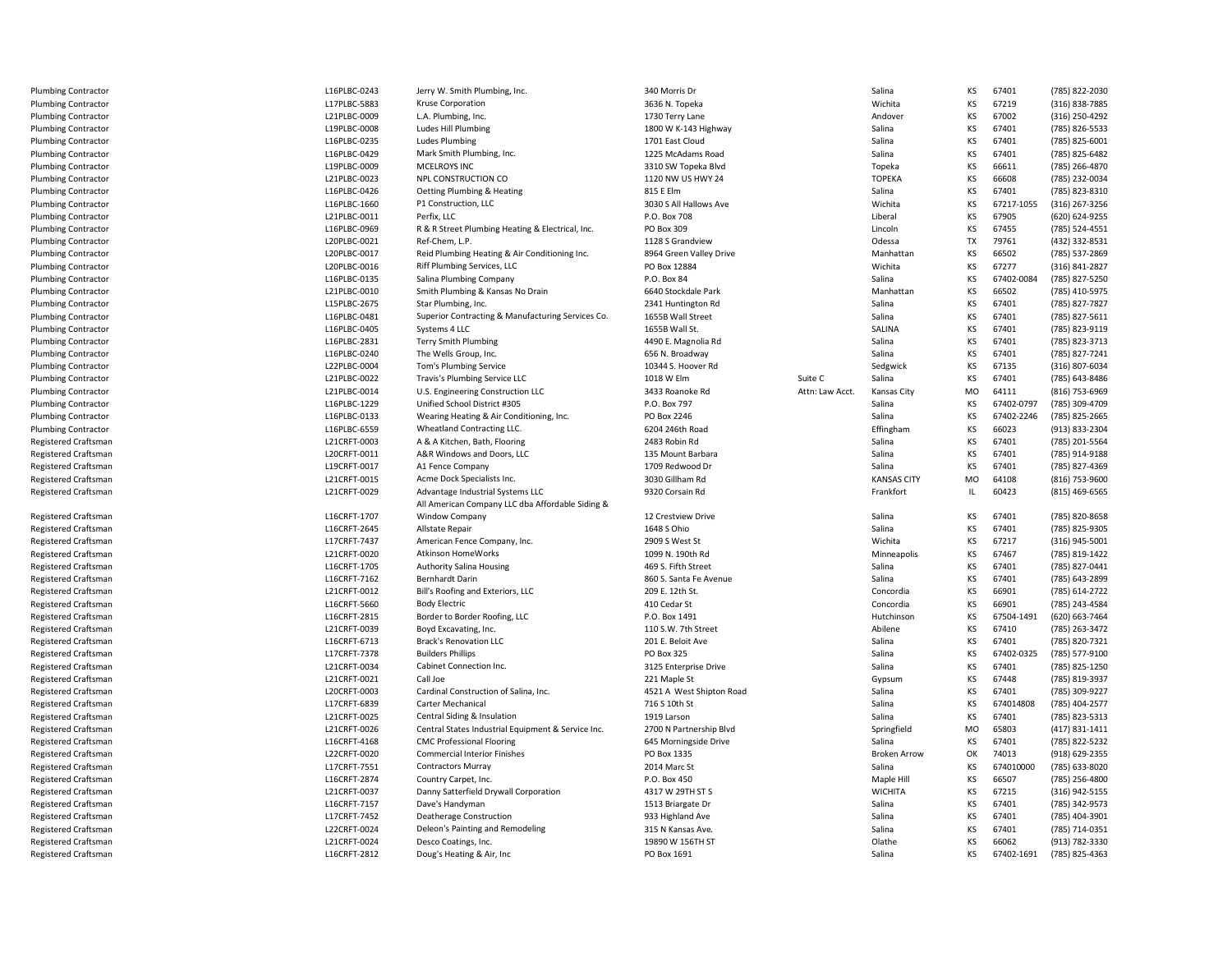Registered CraftsmanRegistered CraftsmanRegistered CraftsmanRegistered CraftsmanRegistered CraftsmanRegistered CraftsmanRegistered CraftsmanRegistered CraftsmanRegistered CraftsmanRegistered CraftsmanRegistered CraftsmanRegistered CraftsmanRegistered CraftsmanRegistered CraftsmanRegistered CraftsmanRegistered CraftsmanRegistered CraftsmanRegistered CraftsmanRegistered CraftsmanRegistered CraftsmanRegistered CraftsmanRegistered CraftsmanRegistered CraftsmanRegistered CraftsmanRegistered CraftsmanRegistered CraftsmanRegistered CraftsmanRegistered CraftsmanRegistered CraftsmanRegistered CraftsmanRegistered CraftsmanRegistered CraftsmanRegistered CraftsmanRegistered CraftsmanRegistered CraftsmanRegistered CraftsmanRegistered CraftsmanRegistered CraftsmanRegistered CraftsmanRegistered CraftsmanRegistered CraftsmanRegistered CraftsmanRegistered CraftsmanRegistered CraftsmanRegistered CraftsmanRegistered CraftsmanRegistered CraftsmanRegistered CraftsmanRegistered CraftsmanRegistered CraftsmanRegistered CraftsmanRegistered CraftsmanRegistered CraftsmanRegistered CraftsmanRegistered CraftsmanRegistered CraftsmanRegistered CraftsmanRegistered CraftsmanRegistered CraftsmanRegistered CraftsmanRegistered CraftsmanRegistered Craftsman

| L15CRFT-2603                 | Drywall Systems, Inc.                  | Drywall Systems, Inc. PO Box 9528    |                 | Wichita             | KS            | 67277-0528     | (316) 942-4994                   |
|------------------------------|----------------------------------------|--------------------------------------|-----------------|---------------------|---------------|----------------|----------------------------------|
| L21CRFT-0006                 | Empire Netting & Fence                 | 14650 Woodstock Blvd                 |                 | Waverly             | <b>NE</b>     | 68462          | (402) 682-7658                   |
| L17CRFT-5830                 | <b>Empire Painting LLC</b>             | 753 S. Second Street                 |                 | Salina              | KS            | 67401          | (785) 787-3444                   |
| L21CRFT-0013                 | Epoxy Coating Specialists, Inc.        | 3940 S. Ferree St.                   |                 | Kansas City         | KS            | 66103          | (913) 362-4141                   |
| L22CRFT-0009                 | Espinosa Handyman Services             | 405 Anderson St                      |                 | Salina              | KS            | 67401          | (785) 827-0313                   |
| L21CRFT-0009                 | <b>Faber Construction</b>              | 540 W Jewell Ave                     |                 | Salina              | KS            | 67401          | (785) 534-7268                   |
| L16CRFT-1684                 | Fire Protection Services, Inc.         | 1117 N Santa Fe                      |                 | Wichita             | KS            | 67214          | (316) 262-2452                   |
| L22CRFT-0025                 | <b>Gaston Construction</b>             | 7297 S. Fairchilds Rd.               |                 | Lindsborg           | KS            | 67456          | (785) 545-5898                   |
| L22CRFT-0025                 | Gaston Mason James                     | 7297 S Fairchilds Rd                 |                 | Smolan              | KS            | 67456          |                                  |
| L15CRFT-0509                 | Glass Services, Inc.                   | 161 S. Broadway                      |                 | Salina              | KS            | 67401          | (785) 823-5444                   |
| L22CRFT-0022                 | Handiwork Trevor's                     | 525 2225 Lane                        |                 | Abilene             | KS            | 67410          | (785) 280-2669                   |
| L20CRFT-0013                 | <b>HDN Remodeling</b>                  | 2850 Linda Ln                        |                 | Salina              | KS            | 67401          | (785) 822-7187                   |
| L20CRFT-0008                 | <b>Heritage Paint Works</b>            | 2218 Wesley St                       |                 | Salina              | KS            | 67401          | (785) 643-1497                   |
| L21CRFT-0030                 | Hinks Htg & Air Conditioning           | 1445 Austin Cir                      |                 | Salina              | KS            | 67401          | (785) 643-5538                   |
| L20CRFT-0015                 | Hull Construction Co                   | 122 Albany St                        |                 | Salina              | KS            | 67401          | (785) 829-8333                   |
| L17CRFT-6909                 | Hutch Improvement Home Work            | 725 West 2nd                         |                 | Hutchinson          | KS            | 675010000      | (620) 665-8751                   |
| L16CRFT-4389                 | Integrity Siding & Window LLC          | 2538 N. Lake Ridge Ct.               |                 | Wichita             | KS            | 67205          | (316) 933-6426                   |
| L21CRFT-0008                 | J & M Remodeling                       | 659 S 4th St.                        |                 | Salina              | KS            | 67401          | (785) 422-8881                   |
| L17CRFT-7433                 | J Wrench Remodeling & Construction LLC | 2992 17th Avenue                     |                 | Lindsborg           | KS            | 67456          | (785) 220-8574                   |
| L19CRFT-0020                 | JAB IT PC                              | 2680 Planet Ave                      |                 | Salina              | KS            | 67401          | (877) 522-2739                   |
| L16CRFT-5642                 | James Voegeli Construction, Inc.       | <b>PO Box 520</b>                    |                 | Maize               | KS            | 67101          | (316) 721-6800                   |
| L21CRFT-0018                 | Jay's Fix- it and Renovations          | 218 Spring St                        |                 | Gypsum              | KS            | 67448          | (785) 826-0486                   |
| L21CRFT-0011                 | Joy Ken                                | 711 Bishop                           |                 | Salina              | KS            | 67401          | (785) 829-1138                   |
| L18CRFT-7816                 | Junky Pros LLC                         | 365 W. 1st Street, Apt #20           |                 | Wichita             | KS            | 67202          | (785) 577-1562                   |
| L16CRFT-0142                 | Kansas Gas Service                     | 1001 Edison Place                    |                 | Salina              | KS            | 67401          | (785) 822-3530                   |
| L17CRFT-2093                 | Kaw Valley Engineering, Inc.           | 2319 N. Jackson St,                  | P.O. Box 1304   | Junction City       | KS            | 66441-1304     | (785) 762-5040                   |
| L16CRFT-1685                 | Kearney & Son, Inc.                    | P.O. Box 70                          |                 | <b>Valley Falls</b> | KS            | 66088-0070     | (785) 945-6229                   |
| L21CRFT-0017                 | Keeter Roofing & Remodeling            | 4094 N, Hoover                       |                 | Wichita             | KS            | 67205          | (316) 201-4247                   |
| L21CRFT-0033                 | Keith Cooper                           | 4720D W. Pleasant Hill Rd.           |                 | Salina              | KS            | 67401          |                                  |
| L21CRFT-0047                 | Kelly J. Wilson Design                 | 1465 Smoky Valley Rd.                |                 | Lindsborg           | KS            | 67456          | (785) 212-0283                   |
| L16CRFT-2389                 | Klaus Masonry L.L.C.                   | 1908 E. 25th Street                  |                 | Hays                | KS            | 67601          | (785) 650-3854                   |
| L16CRFT-1956                 | KONE, Inc.                             | 1 KONE Court                         |                 | Moline              | $\mathsf{IL}$ | 61265          | (309) 764-6771                   |
| L21CRFT-0051                 | Landscape Consultants                  | 1777 E. Old Hwy 40                   |                 | New Cambria         | KS            | 67470          | (785) 822-6540                   |
| L15CRFT-0585                 | Leroy Dreiling Paint Contractor        | 1314 Lynn Drive                      |                 | Salina              | KS            | 67401          | (785) 827-5977                   |
| L16CRFT-3009                 | Longshot Enterprises                   | 825 N. Eighth                        |                 | Salina              | KS            | 67401          | (785) 493-0171                   |
| L21CRFT-0027                 | Lorenzo William                        | 1661 W. Republic                     |                 | Salina              | KS            | 67401          | (785) 643-5438                   |
| L16CRFT-1934                 | Lowe's Home Centers, LLC. #1559        | 1000 Lowes Blvd                      | Attn: Tax Dept. | Mooresville         | <b>NC</b>     | 28117          | (704) 758-2751                   |
| L16CRFT-7302                 | M & M Investments                      | 1210 Stapler Ave                     |                 | Salina              | KS            | 67401          | (785) 342-1219                   |
| L17CRFT-7385                 | <b>Maddy Construction</b>              | 1886 N Solomon Rd                    |                 | Solomon             | KS            | 67480          | (785) 452-8975                   |
| L20CRFT-0030                 | Marc's Flooring Service, Inc.          | 115 Mexico Ct                        |                 | Saint Peters        | MO            | 63376          | (636) 397-0536                   |
| L21CRFT-0022                 | Mario and Sons Construction            | 319 Russell Ave                      |                 | Salina              | KS            | 67401          | (785) 819-2450                   |
| L21CRFT-0023                 | Mark Young Construction                | 7200 Miller Pl                       |                 | Frederick           | CO            | 80504          | (303) 776-1449                   |
| L21CRFT-0016                 | Mid Kansas Seamless Guttering, Inc.    | 511 N. Main                          |                 | Hutchinson          | KS            | 67501          | (620) 662-1400                   |
| L16CRFT-5441                 | Midwest Drywall Co., Inc.              | PO Box 771170                        |                 | Wichita             | KS            | 67277-1170     | (316) 722-9559                   |
| L15CRFT-1040                 | <b>MSC Ceilings</b>                    | 602 Albert Ave                       |                 | Salina              | KS            | 67401          | (785) 827-2731                   |
| L15CRFT-5037                 | Naturescape Lawn & Landscape, LLC      | 1127 Van Horne St                    |                 | Salina              | KS            | 67401          | (785) 643-0239                   |
| L22CRFT-0026                 | O'Farrell Construction                 | 301 E Walnut                         |                 | Smolan              | KS            | 67456          | (785) 819-0383                   |
| L16CRFT-7285                 | P.J.'s Remodeling & Repair             | P.O. Box 2023                        |                 | Salina              | KS            | 67402-2023     | (785) 829-3247                   |
| L20CRFT-0014                 | Pablo's Remodeling                     | 2215 S. Ohio St                      |                 | Salina              | KS            | 67401          | (785) 827-8471                   |
| L17CRFT-6388                 | Painting and More                      | 233 S. Tenth                         |                 | Salina              | KS            | 67401          | (785) 787-2711                   |
| L16CRFT-5387                 | Paper Maas Paint &                     | 4616 E. 69th Ave                     |                 | Hutchinson          | KS            | 67502          | (620) 200-4418                   |
| L16CRFT-6669                 | Phillips Southern Electric Co., Inc.   | 650 E. Gilbert Street                |                 | Wichita             | KS            | 67211          | (316) 265-4186                   |
| L21CRFT-0028                 | PK Industrial, LLC                     | PO Box 782290                        |                 | Wichita             | KS            | 67278-2290     | 316-866-2955 Ext 22              |
| L15CRFT-1387                 | <b>Productive Counter</b>              | 761 Wood                             |                 | Salina              | KS            | 67401          | (785) 577-1692                   |
| L15CRFT-2673                 | Pryor Automatic Fire Sprinkler, Inc.   | P.O. Box 1243                        | 694 C Harrison  | <b>Great Bend</b>   | KS            | 67530          | (620) 792-6400                   |
| L21CRFT-0019                 | R L PIPING & METAL FABRICATION, LLC    | PO BOX 177                           |                 | <b>STAR</b>         | ID            | 83669          | (208) 869-3781                   |
| L22CRFT-0004                 | R L PIPING & METAL FABRICATION, LLC    | PO BOX 177                           |                 | <b>STAR</b>         | ID            | 83669          | (208)869-3781                    |
| L20CRFT-0027                 | R.D. Services and Insulation           | 1618 Dover Cir                       |                 | Salina              | KS            | 67401          | (785) 342-0090                   |
| L16CRFT-3113                 | Remodeling Bonilla                     | 145 Millview Rd                      |                 | Salina              | KS            | 67401          | (913) 485-9195                   |
| L18CRFT-7725                 | Remodeling Durango's                   | 2315 Shalimar Dr                     |                 | Salina              | KS            | 67401          | (785) 577-6462                   |
|                              |                                        |                                      |                 |                     |               |                |                                  |
| L16CRFT-6466<br>L16CRFT-6829 | Remodeling Larry's<br>Rent A "Man"     | 1025 S. Simpson Rd<br>3360 N. Old 81 |                 | Salina<br>Salina    | KS<br>KS      | 67401<br>67401 | (785) 823-8913<br>(785) 577-1210 |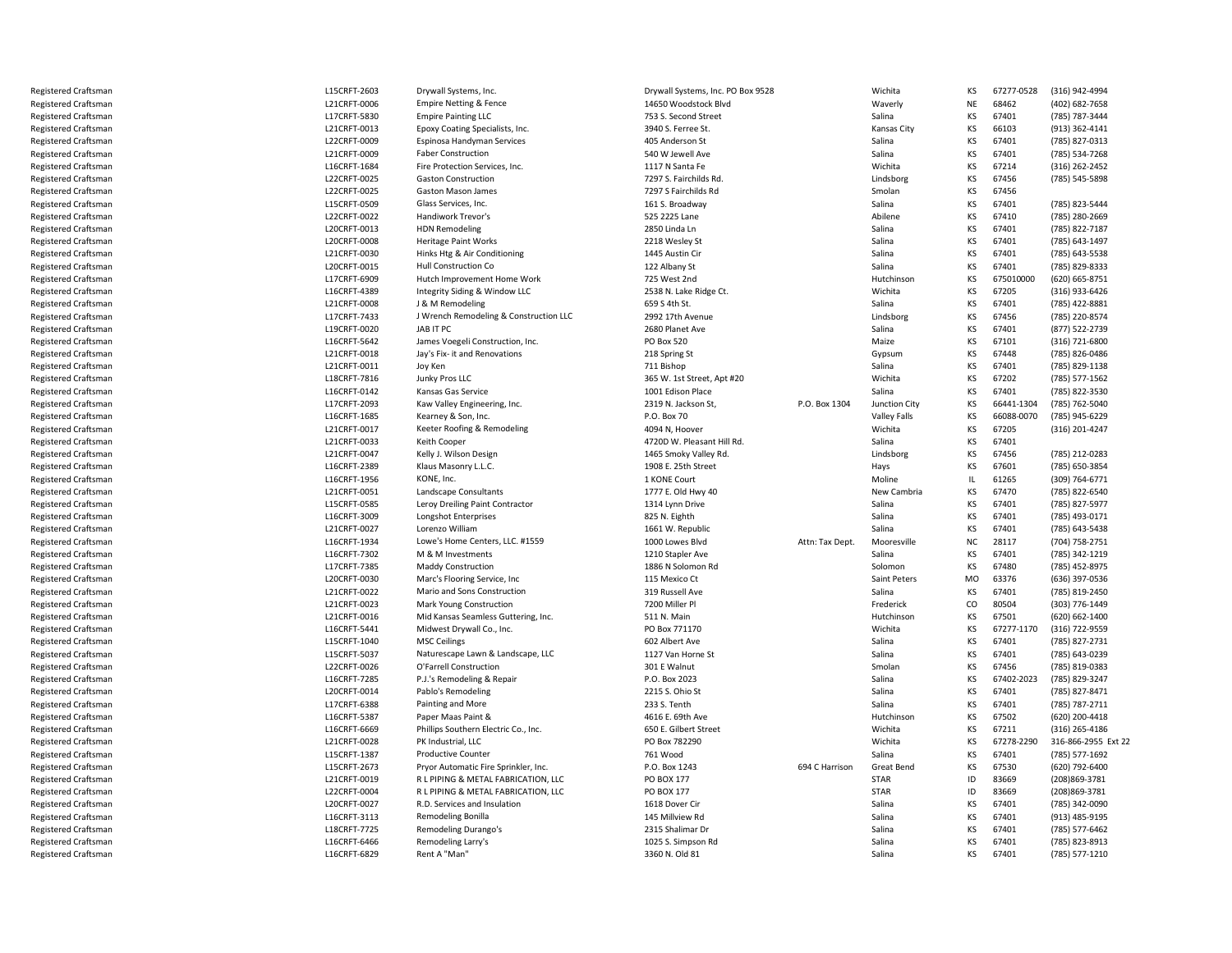| Registered Craftsman                                                                                     | L16CRFT-2782               | Restoration & Waterproofing Contractors, Inc.           | 1416 SW Auburn Rd                           |               | Topeka                | KS        | 66615          | (785) 478-9538                   |
|----------------------------------------------------------------------------------------------------------|----------------------------|---------------------------------------------------------|---------------------------------------------|---------------|-----------------------|-----------|----------------|----------------------------------|
| Registered Craftsman                                                                                     | L17CRFT-2153               | Ritter Tile Shop, Inc.                                  | 900 & 912 West North Street                 | P.O. Box 1463 | Salina                | KS        | 67402-1463     | (785) 827-3081                   |
| Registered Craftsman                                                                                     | L21CRFT-0031               | Russell's Home Repair                                   | 731 Faith Drive #2                          |               | Salina                | KS        | 67401          | (334) 797-9885                   |
| <b>Registered Craftsman</b>                                                                              | L17CRFT-0819               | S & S Services                                          | 35 North 210th Rd                           |               | New Cambria           | KS        | 67470          | (785) 822-8790                   |
| Registered Craftsman                                                                                     | L20CRFT-0010               | Salina Paint & Finishing                                | 404 E. 6th Street                           |               | Solomon               | KS        | 67480          | (785) 342-5109                   |
| Registered Craftsman                                                                                     | L16CRFT-4623               | Schwerdtfager Masonry, LLC                              | 223 E College                               |               | Lincoln               | KS        | 67455          | (785) 531-2438                   |
| Registered Craftsman                                                                                     | L15CRFT-6251               | <b>Smoky Hill Guttering</b>                             | 2325 Aurora Ave.                            |               | Salina                | KS        | 67401          | (785) 452-1122                   |
| <b>Registered Craftsman</b>                                                                              | L19CRFT-0036               | Sotero Mares Construction                               | 1720 Cedar Street                           |               | Concordia             | KS        | 66901          | (785) 614-9143                   |
| <b>Registered Craftsman</b>                                                                              | L21CRFT-0002               | Southern Industrial Contractors, LLC                    | 158 Industrial Loop                         |               | Rayville              | LA        | 71269          | (318) 728-8808                   |
| Registered Craftsman                                                                                     | L21CRFT-0007               | Specialist Unlimited                                    | 2769 Linda Lane                             |               | Salina                | KS        | 67401          | (785) 309-1363                   |
| Registered Craftsman                                                                                     | L15CRFT-4117               | Specialists Interior                                    | 740 N. Ninth St                             |               | Salina                | KS        | 67401          | (785) 820-7883                   |
| Registered Craftsman                                                                                     | L21CRFT-0049               | Steelial Welding & Metal                                | 70764 State Route 124                       |               | Vinton                | OH        | 45686          | (740) 669-5300                   |
| Registered Craftsman                                                                                     | L21CRFT-0042               | Stevens Contractors, Inc.                               | PO Box 1276                                 |               | Salina                | KS        | 67402          | (785) 827-4458                   |
| <b>Registered Craftsman</b>                                                                              | L15CRFT-0506               | Steve's Flooring, LLC.                                  | 7142 S. Halstead Rd                         |               | Smolan                | KS        | 67456          | (785) 668-2022                   |
| <b>Registered Craftsman</b>                                                                              | L16CRFT-1925               | Stover Jeff                                             | 1110 W. Hidden Springs Rd.                  |               | Salina                | KS        | 67401          | (785) 823-7675                   |
| Registered Craftsman                                                                                     | L21CRFT-0043               | Superior Contracting & Manufacturing Services Co.       | 1655B Wall Street                           |               | Salina                | KS        | 67401          | (785) 827-5611                   |
| Registered Craftsman                                                                                     | L17CRFT-6811               | Superior Masonry and Stucco                             | 1008 S Santa Fe St                          |               | Wichita               | KS        | 67211          | (316) 928-2365                   |
| Registered Craftsman                                                                                     | L22CRFT-0016               | <b>Tarsco Construction Corporation</b>                  | 25000 Pitkin Road                           |               | Spring                | <b>TX</b> | 77386          | (832) 299-3200                   |
| <b>Registered Craftsman</b>                                                                              | L15CRFT-4766               | <b>Terry Smith Plumbing</b>                             | 4490 E. Magnolia Rd                         |               | Salina                | KS        | 67401          | (785) 823-3713                   |
| Registered Craftsman                                                                                     | L17CRFT-5349               | The Southard Corporation                                | P.O. Box 894                                |               | Great Bend            | KS        | 67530          | (620) 793-5434                   |
| Registered Craftsman                                                                                     | L16CRFT-1859               | The Top Shop                                            | 207 N. Cherry                               |               | Salina                | KS        | 67401          | (785) 452-9241                   |
| Registered Craftsman                                                                                     | L16CRFT-2833               | Tippmann Construction, LLC                              | 9009 Coldwater Road                         |               | Fort Wayne            | IN        | 46825          | (260) 490-3000                   |
|                                                                                                          |                            | Top Knotch Preventative Maintenance & Residential Repai |                                             |               |                       |           |                |                                  |
| Registered Craftsman                                                                                     | L20CRFT-0004               | LLC                                                     | 940 2400 Ave                                |               | Abilene               | KS        | 67410          | (737) 202-7855                   |
| Registered Craftsman                                                                                     | L15CRFT-0800               | Treb Construction, Inc.                                 | 609 lowa                                    | P.O. Box 98   | Tipton                | KS        | 67485-0098     | (785) 373-4935                   |
| Registered Craftsman                                                                                     | L15CRFT-6380               | TS Remodel & Repair                                     | 1024 N. 5th                                 |               | Salina                | KS        | 67401          | (785) 342-5562                   |
| Registered Craftsman                                                                                     | L15CRFT-3790               | Unruh House Moving, Inc.                                | 628 22nd Ave                                |               | Galva                 | KS        | 67443          | (620) 654-8253                   |
| <b>Registered Craftsman</b>                                                                              | L21CRFT-0035               | Vitztum Commercial Flooring, Inc.                       | P.O. Box 642                                |               | Hays                  | KS        | 67601          | (785) 628-2806                   |
| Registered Craftsman                                                                                     | L17CRFT-3318               | Waddles Heating and Cooling, Inc.                       | 346 N. 9th Street                           |               | Salina                | KS        | 67401          | (785) 827-2621                   |
| <b>Registered Craftsman</b>                                                                              | L17CRFT-3321               | Water Works LLC                                         | 304 N. 120th Rd                             |               | Culver                | KS        | 67484          | (785) 283-4715                   |
| Registered Craftsman                                                                                     | L17CRFT-3392               | Webcon Inc.                                             | 2627 East 4th Ave                           |               | Hutchinson            | KS        | 67501          | (620) 669-8189                   |
| Registered Craftsman                                                                                     | L22CRFT-0002               | <b>Wfo Construction</b>                                 | 502 Beachwood Rd                            |               | Salina                | KS        | 67401          | (785) 577-4538                   |
| Registered Craftsman                                                                                     | L16CRFT-3121               | Wholesale Midway                                        | P.O. Box 1246                               |               | Topeka                | KS        | 66601-1246     | (785) 823-7874                   |
|                                                                                                          |                            | Woodbridge Home Exteriors of Kansas Inc - Woodbridge    |                                             |               |                       |           |                |                                  |
| Registered Craftsman                                                                                     | L16CRFT-7278               | Home Solutions of Kansas                                | 2050 S. West Street                         |               | Wichita               | KS        | 672130000      | (316) 683-2400                   |
|                                                                                                          | L20CRFT-0009               | Young Building                                          | 322 W. Beloit Avenue                        |               | Salina                | KS        | 67401          | (785) 643-2447                   |
| Registered Craftsman<br>Registered Craftsman                                                             | L20CRFT-0024               | Zservices                                               | 1915 S Ohio St. Suite 165                   |               | Salina                | KS        | 67401          | (785) 376-1022                   |
|                                                                                                          |                            |                                                         |                                             |               |                       |           |                |                                  |
|                                                                                                          |                            |                                                         |                                             |               |                       |           |                |                                  |
| Solid-Fuel Appliance Installation Contractor                                                             | L16SFA-2871                | Milestone Services, Inc.                                | 245 S. 5th                                  |               | Salina                | KS        | 67401          | (785) 823-9000                   |
| Specialty Contractor (Concrete)                                                                          | L17SPC-6049                | All About Construction, Inc.                            | 6223 K 92 Hwy                               |               | Ozawkie               | KS        | 66070          | (785) 392-3299                   |
| Specialty Contractor (Concrete)                                                                          | L16SPC-3940                | Berkel & Company Contractors, Inc.                      | 2649 S 142nd St                             | P.O. Box 335  | <b>Bonner Springs</b> | KS        | 66012          | (913) 422-5125                   |
| Specialty Contractor (Concrete)                                                                          | L16SPC-4063                | Carlson Concrete                                        | 3043 S. Holmes Road                         |               | Salina                | KS        | 67401          | (785) 577-3473                   |
| Specialty Contractor (Concrete)                                                                          | L16SPC-4114                | Case Brothers Construction                              | P.O. Box 97                                 |               | Tescott               | KS        | 67484          | (785) 283-4286                   |
| Specialty Contractor (Concrete)                                                                          | L16SPC-3991                | Central Kansas Construction LLC                         | 1409 23rd Ave                               |               | Galva                 | KS        | 67443          | (620) 654-3270                   |
| Specialty Contractor (Concrete)                                                                          | L16SPC-4148                | City Plumbing Company, Inc.                             | P.O. Box 433                                |               | Salina                | KS        | 67402-0433     | (785) 825-5459                   |
| Specialty Contractor (Concrete)                                                                          | L16SPC-3952                | Const George Goracke Basement & Stem Wall               | 120 3200 Ave                                |               | Solomon               | KS        | 67480          | (785) 388-9542                   |
| Specialty Contractor (Concrete)                                                                          | L16SPC-3903                | Davis Concrete Construction                             | 1301 N Front St                             |               | Salina                | KS        | 67401-8706     | (785) 822-5582                   |
| Specialty Contractor (Concrete)                                                                          | L22SPC-0026                | Donnie's Concrete LLC                                   | 2023 Page Ave                               |               | Salina                | KS        | 67401          | (785) 643-7077                   |
| Specialty Contractor (Concrete)                                                                          | L17SPC-7421                | James K Coy Construction, Inc.                          | <b>PO Box 229</b>                           |               | Lindsborg             | KS        | 67456          | (785) 227-8770                   |
| Specialty Contractor (Concrete)                                                                          | L20SPC-0029                | John Rohrer Contracting Company, Inc                    | 2820 Roe Lane, Bldg S                       |               | Kansas City           | KS        | 66103          | (913) 756-7350                   |
| Specialty Contractor (Concrete)                                                                          | L16SPC-4167                | Kenco Construction                                      | P.O. Box 2436                               |               | Salina                | KS        | 67402-2436     | (785) 825-8082                   |
| Specialty Contractor (Concrete)                                                                          | L16SPC-4145                | Kinderknecht Concrete Construction                      | 533 E. Beloit                               |               | Salina                | KS        | 67401          | (785) 819-3009                   |
| Specialty Contractor (Concrete)                                                                          | L15SPC-6385                | Mies Construction, Inc.                                 | 1919 Southwest Blvd                         |               | Wichita               | KS        | 67213          | (316) 945-7227                   |
| Specialty Contractor (Concrete)                                                                          | L16SPC-3929                | Mike Smith Construction                                 | 312 Lamar St                                |               | Salina                | KS        | 67401-3052     | (785) 827-3796                   |
| Specialty Contractor (Concrete)                                                                          | L16SPC-4200                | Pool's Plus of Salina, Inc.                             | 2501 Market Place Suite #I                  |               | Salina                | KS        | 67401          | (785) 823-7665                   |
| Specialty Contractor (Concrete)                                                                          | L16SPC-3859                | Wayne Holmes Basements, Inc.                            | 1950 Ridglea                                |               | Salina                | KS        | 67401          | (785) 823-6770                   |
| Specialty Contractor (Concrete)                                                                          | L22SPC-0040                | Wolf Construction, Inc.                                 | 5630 SW Randolph                            |               | <b>TOPEKA</b>         | KS        | 66609          | (785) 862-2474                   |
| Specialty Contractor (Demolition)                                                                        | L16SPC-4071                | <b>B &amp; R INSULATION, INC</b>                        | 15001 W 101ST TERRACE                       |               | LENEXA                | KS        | 66215          | (913) 492-1346                   |
| Specialty Contractor (Demolition)                                                                        | L16SPC-6613                | Excavating Excel Dirt &                                 | 2100 E Schilling Road                       |               | Salina                | KS        | 67401          | (785) 452-1951                   |
| Specialty Contractor (Demolition)                                                                        | L16SPC-4142                | Farms Garry Johnson                                     | 588 N Niles Rd                              |               | Salina                | KS        | 67401-9616     | (785) 823-8271                   |
| Specialty Contractor (Demolition)                                                                        | L22SPC-0008                | National Salvage & Service Corporation                  | PO Box 300                                  |               | Avoca                 | IN        | 47426          | (812) 339-9000                   |
| Specialty Contractor (Fire Alarm & Communications)<br>Specialty Contractor (Fire Alarm & Communications) | L16SPC-3927<br>L22SPC-0042 | <b>Accurate Electric Inc</b><br>ADT Commercial, LLC     | 1655B Wall Street<br>15431 W. 100th Terrace |               | Salina<br>Lenexa      | KS<br>KS  | 67401<br>66219 | (785) 825-4010<br>(561) 989-7919 |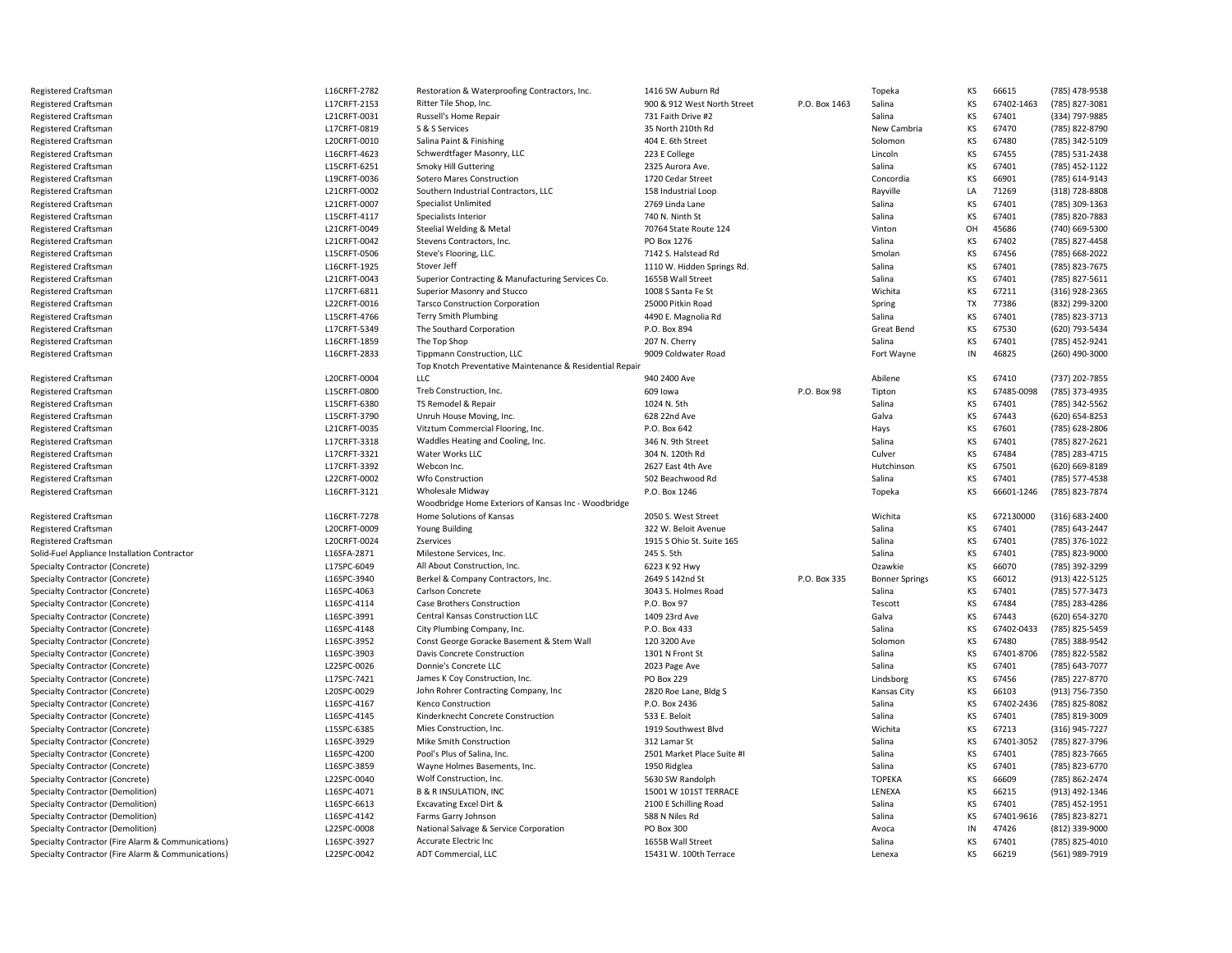Specialty Contractor (Fire Alarm & Communications) Specialty Contractor (Fire Alarm & Communications) Specialty Contractor (Fire Alarm & Communications) Specialty Contractor (Fire Alarm & Communications) Specialty Contractor (Fire Alarm & Communications) Specialty Contractor (Fire Alarm & Communications) Specialty Contractor (Fire Alarm & Communications) Specialty Contractor (Fire Alarm & Communications) Specialty Contractor (Fire Alarm & Communications) Specialty Contractor (Fire Alarm & Communications) Specialty Contractor (Fire Alarm & Communications) Specialty Contractor (Fire Alarm & Communications) Specialty Contractor (Fire Alarm & Communications)

Specialty Contractor (Fire Alarm & Communications) Specialty Contractor (Fire Alarm & Communications) Specialty Contractor (Fire Alarm & Communications) Specialty Contractor (Fire Alarm & Communications) Specialty Contractor (Fire Alarm & Communications) Specialty Contractor (Fire Alarm & Communications) Specialty Contractor (Fire Alarm & Communications) Specialty Contractor (Fire Alarm & Communications)

Specialty Contractor (Fire Alarm & Communications) Specialty Contractor (Fire Alarm & Communications) Specialty Contractor (Fire Alarm & Communications) Specialty Contractor (Fire Sprinkler)Specialty Contractor (Fire Sprinkler)Specialty Contractor (Fire Sprinkler)Specialty Contractor (Fire Sprinkler)Specialty Contractor (Fire Sprinkler)Specialty Contractor (Fire Sprinkler)Specialty Contractor (Fire Sprinkler)Specialty Contractor (Fire Sprinkler)Specialty Contractor (Fire Sprinkler)Specialty Contractor (Fire Sprinkler)Specialty Contractor (Fire Sprinkler)Specialty Contractor (Fire Sprinkler)Specialty Contractor (Fire Sprinkler)Specialty Contractor (Fire Sprinkler)Specialty Contractor (Fire Sprinkler)Specialty Contractor (Fire Sprinkler)Specialty Contractor (Fire Sprinkler)Specialty Contractor (Fire Sprinkler)

Specialty Contractor (Fire Sprinkler)Specialty Contractor (Fire Sprinkler)Specialty Contractor (Fire Sprinkler)Specialty Contractor (Fire Sprinkler)Specialty Contractor (Fire Sprinkler)Specialty Contractor (Framers/Erectors) Specialty Contractor (Framers/Erectors) Specialty Contractor (Framers/Erectors) Specialty Contractor (Framers/Erectors) Specialty Contractor (Framers/Erectors) Specialty Contractor (Framers/Erectors) Specialty Contractor (Framers/Erectors) Specialty Contractor (Framers/Erectors) Specialty Contractor (Hood Suppression/Spray Booth Suppression)

Specialty Contractor (Hood Suppression/Spray Booth Suppression) Specialty Contractor (Hood Suppression/Spray Booth Suppression) Specialty Contractor (Hood Suppression/Spray Booth Suppression)

| Communications)                          | L19SPC-0055 | Blue Star Fire And Electric Inc.                       | PO Box 124               |                | Ellinwood               | KS              | 67526               | (620) 564-2099 |
|------------------------------------------|-------------|--------------------------------------------------------|--------------------------|----------------|-------------------------|-----------------|---------------------|----------------|
| Communications)                          | L16SPC-4112 | <b>Cassel Electric</b>                                 | 1600 Eaglecrest Rd       |                | Salina                  | KS              | 67401               | (785) 825-6559 |
| Communications)                          | L19SPC-0054 | <b>Cintas Fire Protection</b>                          | 15533 W 100th Ter        |                | Lenexa                  | KS              | 66219               | (913) 441-4477 |
| Communications)                          | L21SPC-0015 | Early Warning Security, Inc.                           | 909 N. Washington St.    |                | Raymore                 | <b>MO</b>       | 64083               | (816) 365-1700 |
| Communications)                          | L16SPC-4639 | <b>Electronic Contracting Co</b>                       | 9809 E Orme Street       | Suite 102      | Wichita                 | KS              | 67207-2506          | (316) 265-7878 |
| Communications)                          | L21SPC-0003 | Fire Alarm Specialist, Inc                             | 29073 S Road             |                | Wa Keeney               | KS              | 67672               | (785) 743-5287 |
| Communications)                          | L21SPC-0031 | <b>Firetrol Protection Systems</b>                     | 108 NW 132nd Street      |                | Oklahoma City           | OK              | 73114               | (405) 752-2330 |
| Communications)                          | L20SPC-0030 | Firetronics Partners, LLC                              | <b>PO Box 264</b>        |                | Buhler                  | KS              | 67522               | (620) 663-7457 |
| Communications)                          | L15SPC-6380 | Global Axiom, Inc [formerly Iverify US, Inc]           | 23937 Research Drive     |                | <b>Farmington Hills</b> | MI              | 48335               | (612) 221-1348 |
| Communications)                          | L15SPC-6247 | Johnson Controls Security Solutions, LLC               | Licensing Dept.          | PO Box 3042    | Boca Raton              | FL.             | 33431               | (561) 226-8222 |
| Communications)                          | L16SPC-4545 | Keller Fire & Safety Inc.                              | 1138 Kansas Ave          |                | Kansas City             | ΚS              | 66105-1226          | (913) 371-8494 |
| Communications)                          | L18SPC-7793 | Pinnacle Fire & Automation, LLC                        | 329 N Waco               |                | Wichita                 | KS              | 67202               | (316) 285-7565 |
| Communications)                          | L16SPC-4094 | Precision Electrical Contractors Inc                   | PO Box 1153              |                | Salina                  | KS              | 67402-1153          | (785) 309-0094 |
|                                          |             | Pye Barker Fire & Safety LLC dba Kansas Fire Equipment |                          |                |                         |                 |                     |                |
| Communications)                          | L20SPC-0016 | Company                                                | 123 S. OSAGE             |                | <b>WICHITA</b>          | KS              | 67213               | (316) 262-8943 |
| Communications)                          | L16SPC-3923 | R & L Fire Security Special                            | Po Box 616               |                | Salina                  | KS              | 67402               | (785) 825-8157 |
| Communications)                          | L20SPC-0025 | Sandifer Engineering & Controls, Inc                   | 229 S. Ellis St          |                | Wichita                 | KS              | 67211               | (316) 794-8880 |
| Communications)                          | L22SPC-0047 | Securitas Electronic Security, Inc.                    | 3800 Tabs Drive          |                | Uniontown               | OH              | 44685               | (971) 380-6054 |
| Communications)                          | L19SPC-0060 | Security Equipment Inc.                                | 2238 S 156th Cir         |                | Omaha                   | <b>NE</b>       | 68130               | (800) 279-3667 |
| Communications)                          | L17SPC-3845 | Siemens Industry, Inc.                                 | PO Box 80600             | c/o DMA, Inc.  | Indianapolis            | IN              | 46280               | (316) 260-4340 |
| Communications)                          | L19SPC-0045 | Tech Electronics of Kansas, LLC                        | 6431 SE Bleckley St      |                | Topeka                  | KS              | 66619               | (785) 379-0300 |
| Communications)                          | L20SPC-0032 | <b>Telgian Corporation</b>                             | 10230 S 50th P           |                | Phoenix                 | AZ              | 85044               | (480) 753-5444 |
|                                          |             |                                                        |                          |                |                         |                 |                     |                |
| Communications)                          | L16SPC-3951 | Total Security Source, Inc. dba Excel Security Systems | P.O. Box 2875            |                | Salina                  | КS              | 67402-2875          | (785) 825-2200 |
|                                          |             |                                                        |                          |                |                         |                 |                     |                |
| Communications)                          | L21SPC-0010 | Walmart, Inc.                                          | 2501 SE J Street         |                | Bentonville             | AR              | 72716               | (479) 273-4600 |
| Communications)                          | L19SPC-0044 | Wilson Security Solutions, LLC                         | 527 S Broadway Blvd      |                | Salina                  | KS              | 67401               | (785) 404-2838 |
|                                          | L16SPC-3773 | American Fire Sprinkler Corporation                    | 6750 West 47th Terrace   | P.O. Box 958   | Mission                 | KS              | 662010958           | (913) 722-6900 |
|                                          | L16SPC-4011 | Bamford Fire Sprinkler Co. Inc.                        | 1383 W North St          |                | Salina                  | KS              | 67401               | (785) 825-7710 |
|                                          | L17SPC-7538 | <b>Black Water Fire Protection LLC</b>                 | 1204 N Pine St           |                | Goddard                 | KS              | 67052               | (316) 794-5050 |
|                                          | L15SPC-6411 | Central Consolidated Inc.                              | 3435 W. Harry            |                | Wichita                 | KS              | 67213               | (316) 945-0797 |
|                                          | L19SPC-0021 | <b>Cintas Fire Protection</b>                          | 15533 W 100th Ter        |                | Lenexa                  | KS              | 66219               | (913) 441-4477 |
|                                          | L18SPC-7780 | Code 25 Fire Sprinkler Inspection & Repair             | 613 S Phillips Ave       |                | Salina                  | KS              | 67401               | (785) 452-1447 |
|                                          | L16SPC-3857 | Continental Fire Sprinkler Company                     | 4518 S. 133rd Street     |                | Omaha                   | NE              | 68137               | (402) 330-5170 |
|                                          | L17SPC-7524 | Fireline Sprinkler LLC                                 | 5036 Clairemont Dr       |                | Appleton                | WI              | 54913               | (920) 757-9590 |
|                                          | L19SPC-0049 | Heritage Fire Sprinkler, Inc.                          | 6520 SE 84th St          |                | Newton                  | KS              | 67114               | (316) 799-1163 |
|                                          | L22SPC-0041 | Hi-Tech Fire Protection                                | 624 Country Road 329     |                | <b>Scott City</b>       | <b>MO</b>       | 63780               | (573) 545-3143 |
|                                          | L16SPC-3837 | Jayhawk Fire Sprinkler Co., Inc.                       | P.O. Box 8458            |                | Topeka                  | KS              | 66608               | (785) 232-0975 |
|                                          | L16SPC-5427 | Johnson Controls Fire Protection LP                    | Attn: Licensing Dept.    | PO Box 3042    | Boca Raton              | FL              | 33431               | (561) 226-8222 |
|                                          | L21SPC-0020 | Keller Fire & Safety Inc.                              | 1138 Kansas Ave          |                | Kansas City             | KS              | 66105-1226          | (913) 371-8494 |
|                                          | L19SPC-0038 | Marmic Fire & Safety                                   | 4008 E 138th St          |                | Grandview               | <b>MO</b>       | 64030               | (913) 541-2640 |
|                                          | L16SPC-4066 | McDaniel Company, Inc.                                 | P.O. Box 9048            |                | Wichita                 | KS              | 67277               | (316) 942-8325 |
|                                          | L19SPC-0052 | Myers Automatic Fire Protection LLC                    | 23510 W 47th St South    |                | Goddard                 | KS              | 67052               | (316) 833-3215 |
|                                          | L20SPC-0020 | Professional Sprinkler Inspections, LLC                | 923 E Mockingbird Dr     |                | Guthrie                 | OK              | 73044               | (405) 888-2977 |
|                                          | L15SPC-3775 | Pryor Automatic Fire Sprinkler, Inc.                   | P.O. Box 1243            | 694 C Harrison | Great Bend              | KS              | 67530               | (620) 792-6400 |
|                                          |             | Pye Barker Fire & Safety LLC dba Kansas Fire Equipment |                          |                |                         |                 |                     |                |
|                                          | L20SPC-0017 | Company                                                | 123 S. OSAGE             |                | <b>WICHITA</b>          | KS              | 67213               | (316) 262-8943 |
|                                          | L21SPC-0026 | Shilo Automatic Sprinkler Inc.                         | 1224 11th Ave N.         |                | Nampa                   | ID              | 83687               | (208) 466-0006 |
|                                          | L20SPC-0044 | Southpaw USA, Inc                                      | 10427 Mint Lane          |                | Neosho                  | <b>MO</b>       | 64850               | (417) 389-1227 |
|                                          | L16SPC-3848 | Superior Contracting & Manufacturing Services Co.      | 1655B Wall Street        |                | Salina                  | KS              | 67401               | (785) 827-5611 |
|                                          | L20SPC-0026 | <b>Telgian Corporation</b>                             | 10230 S 50th Pl          |                | Phoenix                 | AZ              | 85044               | (480) 753-5444 |
| :tors)                                   | L16SPC-3939 | <b>Bergeson Building</b>                               | 511 Aullwood Rd.         |                | Salina                  | KS              | 67401-3613          | (785) 452-1797 |
| tors):                                   | L16SPC-3817 | <b>GMD Construction</b>                                | 445 S. Clark St. Apt A   |                | Salina                  | KS              | 67401               | (785) 819-1567 |
| tors):                                   | L22SPC-0032 | Griffith Steel Erection, Inc.                          | 1355 S. Anna St          |                | Wichita                 | KS              | 67209               | (316) 841-2907 |
| tors):                                   | L16SPC-4137 | Lyne Construction Company                              | 668 S. 12th              |                | Salina                  | KS              | 67401               | (785) 452-1213 |
|                                          | L16SPC-3961 | Milestone Services, Inc.                               | 245 S. 5th               |                | Salina                  | KS              | 67401               | (785) 823-9000 |
| :tors)                                   | L16SPC-4023 | Norman Construction                                    | 420 NE 9th               |                | Abilene                 | KS              | 67410               | (785) 263-3408 |
| :tors)                                   | L20SPC-0041 | Peterson Beckner Industries, Inc.                      | 10700 N Freeway; Ste 950 |                | Houston                 | <b>TX</b>       | 77037               | (281) 872-7722 |
| tors):                                   | L16SPC-4158 | Waddles Heating and Cooling, Inc.                      | 346 N. 9th Street        |                | Salina                  | KS              | 67401               | (785) 827-2621 |
| tors):<br>ssion/Spray Booth Suppression) | L22SPC-0007 |                                                        | 840 Commercial Way       |                | Clearwater              | KS              | 67026               | (316) 869-2300 |
|                                          |             | A & J Cleaning Inc. dba SafetyTec                      |                          |                |                         |                 |                     |                |
| ssion/Spray Booth Suppression)           | L19SPC-0013 | Air & Fire Systems                                     | P.O. Box 1546            |                | Salina                  | KS<br><b>MO</b> | 67402-1546<br>64055 | (785) 823-8040 |
| ssion/Spray Booth Suppression)           | L21SPC-0041 | All State Fire Equipment                               | 1030 W 23rd St           | Suite G        | Independence            |                 |                     | (816) 833-8822 |
| ssion/Spray Booth Suppression)           | L22SPC-0018 | APS FireCo LLC                                         | 8301 E 51st Street       | Suite 150      | Tulsa                   | ОK              | 74145               | (918) 258-0454 |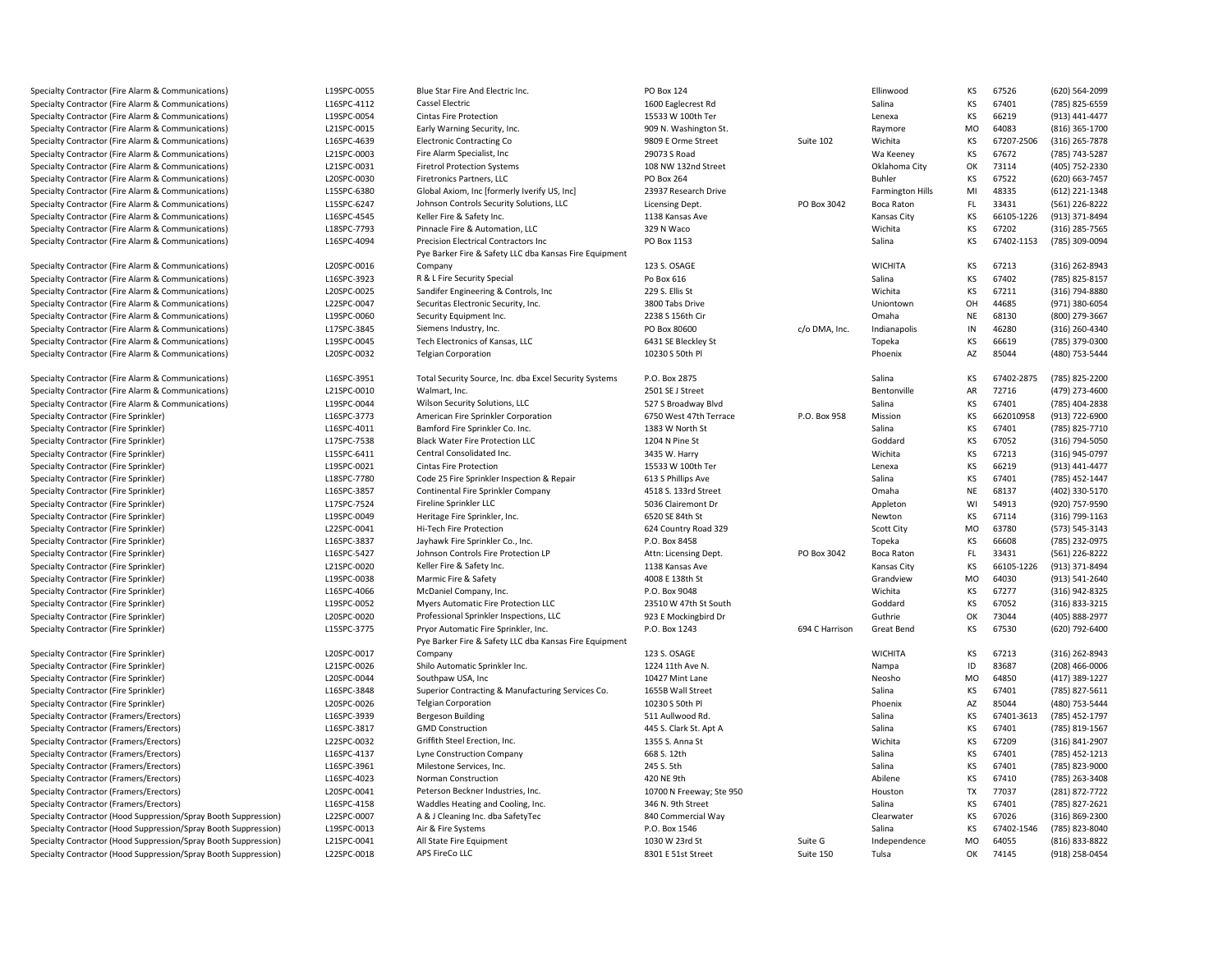Specialty Contractor (Hood Suppression/Spray Booth Suppression) Specialty Contractor (Hood Suppression/Spray Booth Suppression) Specialty Contractor (Hood Suppression/Spray Booth Suppression) Specialty Contractor (Hood Suppression/Spray Booth Suppression) Specialty Contractor (Hood Suppression/Spray Booth Suppression)

Specialty Contractor (Hood Suppression/Spray Booth Suppression) Specialty Contractor (Hood Suppression/Spray Booth Suppression) Specialty Contractor (Lawn and Landscape Irrigation) Specialty Contractor (Lawn and Landscape Irrigation) Specialty Contractor (Lawn and Landscape Irrigation) Specialty Contractor (Lawn and Landscape Irrigation) Specialty Contractor (Lawn and Landscape Irrigation) Specialty Contractor (Lawn and Landscape Irrigation) Specialty Contractor (Lawn and Landscape Irrigation) Specialty Contractor (Masonry) $L16$ SPC-4166 Specialty Contractor (Masonry) $\blacksquare$ ) Specialty Contractor (Masonry)) L17SPC-3874 Specialty Contractor (Masonry)(a) the contract of the contract of the contract of the contract of the contract of the contract of the contract of the contract of the contract of the contract of the contract of the contract of the contract of the contra Specialty Contractor (Masonry) $\blacksquare$ ) Specialty Contractor (Masonry) $L21$ SPC-0032 Specialty Contractor (Roofing) $L22$ SPC-0031 Specialty Contractor (Roofing) $L20$ SPC-0031 Specialty Contractor (Roofing) $L21$ SPC-0028 Specialty Contractor (Roofing) $\blacksquare$ ) Specialty Contractor (Roofing) $\blacksquare$ ) Specialty Contractor (Roofing) $\blacksquare$ ) Specialty Contractor (Roofing) $\blacksquare$ ) Specialty Contractor (Roofing) $L21$ SPC-0024 Specialty Contractor (Roofing) $L20$ SPC-0015 Specialty Contractor (Roofing) $L16$ SPC-4081 Specialty Contractor (Roofing) $L16SPC-3943$ Specialty Contractor (Roofing) $L21$ SPC-0006 Specialty Contractor (Roofing) L18SPC7720Specialty Contractor (Roofing)(a)  $\sim$  L16SPC-4625 Specialty Contractor (Roofing) $L21$ SPC-0036 Specialty Contractor (Roofing) $L22$ SPC-0009 Specialty Contractor (Roofing)(a) the contract of the contract of the contract of the contract of the contract of the contract of the contract of the contract of the contract of the contract of the contract of the contract of the contract of the contra Specialty Contractor (Roofing) $L21$ SPC-0008 Specialty Contractor (Roofing) L16SPC7257Specialty Contractor (Roofing) $\blacksquare$ ) Specialty Contractor (Roofing)) L17SPC-7598 Specialty Contractor (Roofing) $\blacksquare$ ) Specialty Contractor (Roofing) $\blacksquare$ ) Specialty Contractor (Roofing)(a) the contract of the contract of the contract of the contract of the contract of the contract of the contract of the contract of the contract of the contract of the contract of the contract of the contract of the contra Specialty Contractor (Roofing) $L22SPC-0015$ Specialty Contractor (Roofing) $\blacksquare$ ) Specialty Contractor (Roofing) $L17$ SPC-7652 Specialty Contractor (Roofing) $\blacksquare$ ) Specialty Contractor (Roofing) L18SPC7783Specialty Contractor (Roofing) $L22$ SPC-0014 Specialty Contractor (Roofing) $L21$ SPC-0025 Specialty Contractor (Roofing) $L21$ SPC-0029 Specialty Contractor (Roofing) $L16$ SPC-4042 Specialty Contractor (Roofing) $L21$ SPC-0009 Specialty Contractor (Roofing) $L16$ SPC-3749 Specialty Contractor (Roofing) $\blacksquare$ ) Specialty Contractor (Roofing) $L16$ SPC-3930 Specialty Contractor (Roofing) $\blacksquare$ ) Specialty Contractor (Roofing)) L17SPC-4810 Specialty Contractor (Roofing) $L21$ SPC-0048 Specialty Contractor (Roofing)

| L22SPC-0022 | <b>Automatic Fire Control</b>                          | 1708 SE 22nd St                  |                   | Oklahoma City     | ОК        | 73129      | (405) 677-7485 |
|-------------|--------------------------------------------------------|----------------------------------|-------------------|-------------------|-----------|------------|----------------|
| L19SPC-0020 | Cintas Fire Protection                                 | 15533 W 100th Ter                |                   | Lenexa            | ΚS        | 66219      | (913) 441-4477 |
| L22SPC-0025 | Iowa Fire Equipment Company                            | 2800 Delaware Ave                |                   | Des Moines        | IA        | 50317      | (515) 265-8030 |
| L22SPC-0027 | Marmic Fire & Safety                                   | 4008 E 138th St                  |                   | Grandview         | <b>MO</b> | 64030      | (913) 541-2640 |
| L19SPC-0048 | Professional Fire Equipment Co., LLC                   | PO Box 96                        |                   | Hays              | KS        | 67601      | (785) 625-4414 |
|             | Pye Barker Fire & Safety LLC dba Kansas Fire Equipment |                                  |                   |                   |           |            |                |
| L19SPC-0011 | Company                                                | 123 S. OSAGE                     |                   | <b>WICHITA</b>    | КS        | 67213      | (316) 262-8943 |
| L19SPC-0046 | Tech Electronics of Kansas, LLC                        | 6431 SE Bleckley St              |                   | Topeka            | KS        | 66619      | (785) 379-0300 |
| L18SPC-7794 | Fox Lawn & Landscape                                   | 2086 Highland Avenue             |                   | Salina            | KS        | 674010000  | (785) 819-5467 |
| L18SPC-7784 | Landscape Consultants                                  | 1777 E. Old Hwy 40               |                   | New Cambria       | KS        | 67470      | (785) 822-6540 |
| L21SPC-0044 | Landscape Consultants                                  | 1777 E. Old Hwy 40               |                   | New Cambria       | KS        | 67470      | (785) 822-6540 |
| L18SPC-7785 | Naturescape Lawn & Landscape, LLC                      | 1127 Van Horne St                |                   | Salina            | KS        | 67401      | (785) 643-0239 |
| L18SPC-7788 | Plumer LLC                                             | 523 S. 3rd                       |                   | Lindsborg         | KS        | 67456      | (785) 227-8797 |
|             |                                                        |                                  |                   |                   | KS        | 67401      |                |
| L18SPC-7786 | Salina Sprinkler Service<br><b>Total TurfCare Inc</b>  | 214 W. Jewell Ave                |                   | Salina<br>Salina  | KS        | 67401      |                |
| L18SPC-7781 |                                                        | 827 York St                      |                   |                   |           |            | (785) 827-6983 |
| L16SPC-4166 | Kenco Construction                                     | P.O. Box 2436                    |                   | Salina            | KS        | 67402-2436 | (785) 825-8082 |
| L16SPC-4043 | Masonry Garcia                                         | 606 State                        |                   | Salina            | KS        | 67401      | (785) 819-0340 |
| L17SPC-3874 | Masonry Robson                                         | P.O. Box 173                     |                   | Bennington        | KS        | 67422      | (785) 488-2146 |
| L16SPC-4106 | Mid Continental Restoration Company, Inc.              | 401 Hudson Rd                    |                   | Fort Scott        | KS        | 66701      | (620) 223-3700 |
| L16SPC-3960 | Milestone Services, Inc.                               | 245 S. 5th                       |                   | Salina            | KS        | 67401      | (785) 823-9000 |
| L21SPC-0032 | Perfection Masonry                                     | 1471 North Dollar Road           |                   | Mulvane           | KS        | 67110      | (316) 841-1725 |
| L22SPC-0031 | 1st Priority Roofing                                   | 7570 W 21st N Bldg 1023 #110     |                   | Wichita           | KS        | 67205      | (720) 271-3718 |
| L20SPC-0031 | AC Roofing Solutions, Inc.                             | PO Box 804                       |                   | Winfield          | KS        | 67156      | (620) 660-2317 |
| L21SPC-0028 | Ameripro Roofing of Kansas                             | 3015 Anderson Ave                |                   | Manhattan         | KS        | 66502      | (630) 353-1900 |
| L22SPC-0023 | Andy's Roofing and Exteriors                           | 1107 Stone Meadows Dr            |                   | Lawrence          | KS        | 66049      | (785) 979-1389 |
| L20SPC-0010 | AP Roofing & Specialty Coatings                        | 602 N DeFonte St                 |                   | Kingman           | KS        | 67068      | (620) 532-1076 |
| L21SPC-0012 | Bill's Roofing and Exteriors, LLC                      | 209 E. 12th St.                  |                   | Concordia         | KS        | 66901      | (785) 614-2722 |
| L20SPC-0022 | Burghart Roofing & Remodeling, LLC                     | 601 Cardinal Ln                  | PO Box 72         | Colwich           | KS        | 67030      | (316) 648-2333 |
| L21SPC-0024 | <b>Burwell Construction Inc</b>                        | PO Box 317                       |                   | Goddard           | KS        | 67052      | (316) 794-3430 |
| L20SPC-0015 | Colossal Roofing, LLC                                  | 3963 N. Woodlawn Ct, Suite 2     |                   | Wichita           | KS        | 67220      | (316) 214-7308 |
| L16SPC-4081 | Danker Roofing Inc.                                    | 8521 E Hwy 24                    |                   | Manhattan         | KS        | 66502      | (785) 776-9128 |
| L16SPC-3943 | David's Construction                                   | 5169 E Country Club Rd           |                   | Salina            | KS        | 67401-9650 | (785) 826-7940 |
| L21SPC-0006 | <b>DHI Roofing</b>                                     | 536 SE State Rt. 291             |                   | Lee's Summit      | MO        | 64063      | (816) 207-6185 |
| L18SPC-7720 | <b>DL Exteriors</b>                                    | 414 S 11th St                    |                   | Lincoln           | <b>NE</b> | 68508-2136 | (402) 416-1310 |
| L16SPC-4625 | Eaton Roofing & Exteriors                              | 3216 SW Van Buren                | Ste A             | Topeka            | KS        | 66611      | (785) 827-4510 |
| L21SPC-0036 | Elite Roofing and Consulting                           | 330 N 8th Street                 | Suite 210         | Midlothian        | TX        | 76065      | (469) 337-3995 |
| L22SPC-0009 | Erie Construction Mid-West                             | 1809 S. West St                  | Suite 2           | Wichita           | KS        | 67213      | (800) 536-4200 |
| L17SPC-7601 | <b>Exteriors Assurance</b>                             | 6021 SW 29th St, Suite A PMB 324 |                   | Topeka            | KS        | 66614      | (785) 231-8838 |
| L21SPC-0008 | Farha Roofing, LLC                                     | 1627 S Hillside St               |                   | Wichita           | <b>KS</b> | 67211      | (316) 831-7510 |
| L16SPC-7257 | Geisler Roofing & Home Improvement                     | 908 East 6th St                  |                   | Concordia         | KS        | 66901      | (785) 243-7298 |
| L20SPC-0014 | Heiland LLC dba Heiland Roofing & Exteriors            | 3835 N Hillcrest, Ste 1          |                   | Wichita           | <b>KS</b> | 67220      | (316) 686-8200 |
| L17SPC-7598 | <b>High Plains Roofing</b>                             | PO Box 1347                      |                   | Hays              | KS        | 67601      | (785) 628-1485 |
| L20SPC-0023 | JR & Co., Inc                                          | 1201 W 31st St.; Ste 1           |                   | Kansas City       | <b>MO</b> | 64108      | (816) 587-6148 |
| L17SPC-4164 | Kohler Construction                                    | 2164 W Watkins Rd                |                   | Salina            | KS        | 67401      | (785) 819-1078 |
|             |                                                        |                                  |                   |                   | CO        | 80003      |                |
| L16SPC-4202 | Kre Inc DBA Kape Roofing & Exteriors                   | 6735 W 58th Pl                   |                   | Arvada<br>Abilene |           | 67410      | (785) 826-2577 |
| L22SPC-0015 | <b>KRH Construction INC</b>                            | 1320 NW 3rd st                   |                   |                   | KS        |            | (785) 200-4448 |
| L16SPC-5582 | Mahaney Group, Inc.                                    | 2822 N. Mead                     |                   | Wichita           | KS        | 67219      | (316) 262-4768 |
| L17SPC-7652 | McGee Roofing LLC                                      | 1961 Navajo Rd.                  |                   | Clay Center, KS   | <b>KS</b> | 67432      | (785) 632-6357 |
| L21SPC-0011 | Mesa Roofing                                           | 404 E. 3rd                       | <b>PO Box 405</b> | Borger            | <b>TX</b> | 79008      | (806) 382-0003 |
| L18SPC-7783 | Ozone Roofing, Inc.                                    | 2300 W. Wyatt Earp Blvd          |                   | Dodge City        | KS        | 67801      | (620) 371-6162 |
| L22SPC-0014 | Phoenix Roofing Inc.                                   | 1215 N. Grand ST                 |                   | Hutchinson        | KS        | 67501      | (877) 662-0108 |
| L21SPC-0025 | Preferred Roofing & Guttering, LLC.                    | 415 West 2nd Ave, Suite A        |                   | Hutchinson        | KS        | 67501      | (620) 663-7600 |
| L21SPC-0029 | Premier Roofing Company                                | 10200 Holmes Road                |                   | Kansas City       | MO        | 64131      | (816) 254-7663 |
| L16SPC-4042 | Quality Construction, Inc.                             | 907 Spruce                       |                   | Salina            | KS        | 67401      | (785) 825-2065 |
| L21SPC-0009 | R & B Roofing, LLC                                     | 2601 Wood Drive                  |                   | Garland           | <b>TX</b> | 75041      | (214) 221-5000 |
| L16SPC-3749 | Roofmasters Roofing                                    | PO Box 664                       | 2070 E. 8th St    | Hays              | KS        | 67601      | (785) 628-3614 |
| L20SPC-0019 | Rugged Roofing and Construction                        | 8701 N. Classen Blvd, Ste E      |                   | Oklahoma City     | OK        | 73114      | (405) 241-9479 |
| L16SPC-3930 | Ryan Roofing                                           | P.O. Box 2362                    |                   | Salina            | KS        | 67402-2362 | (785) 825-0475 |
| L17SPC-6977 | Simon Roofing and Sheet Metal Corp.                    | 70 Karago Ave                    |                   | Boardman          | OH        | 445120000  | (330) 629-7663 |
| L17SPC-4810 | <b>Sotero Mares Construction</b>                       | 1720 Cedar Street                |                   | Concordia         | KS        | 66901      | (785) 614-9143 |
| L21SPC-0048 | Stonebrook Exterior                                    | 8905 Cornhusker HWY              |                   | Lincoln           | <b>NE</b> | 68507      | (303) 232-5559 |
| L20SPC-0027 | Sunago Roofing & Exteriors, Inc.                       | 335 N Hydraulic; Ste 300         |                   | Wichita           | KS        | 67214      | (316) 650-2708 |